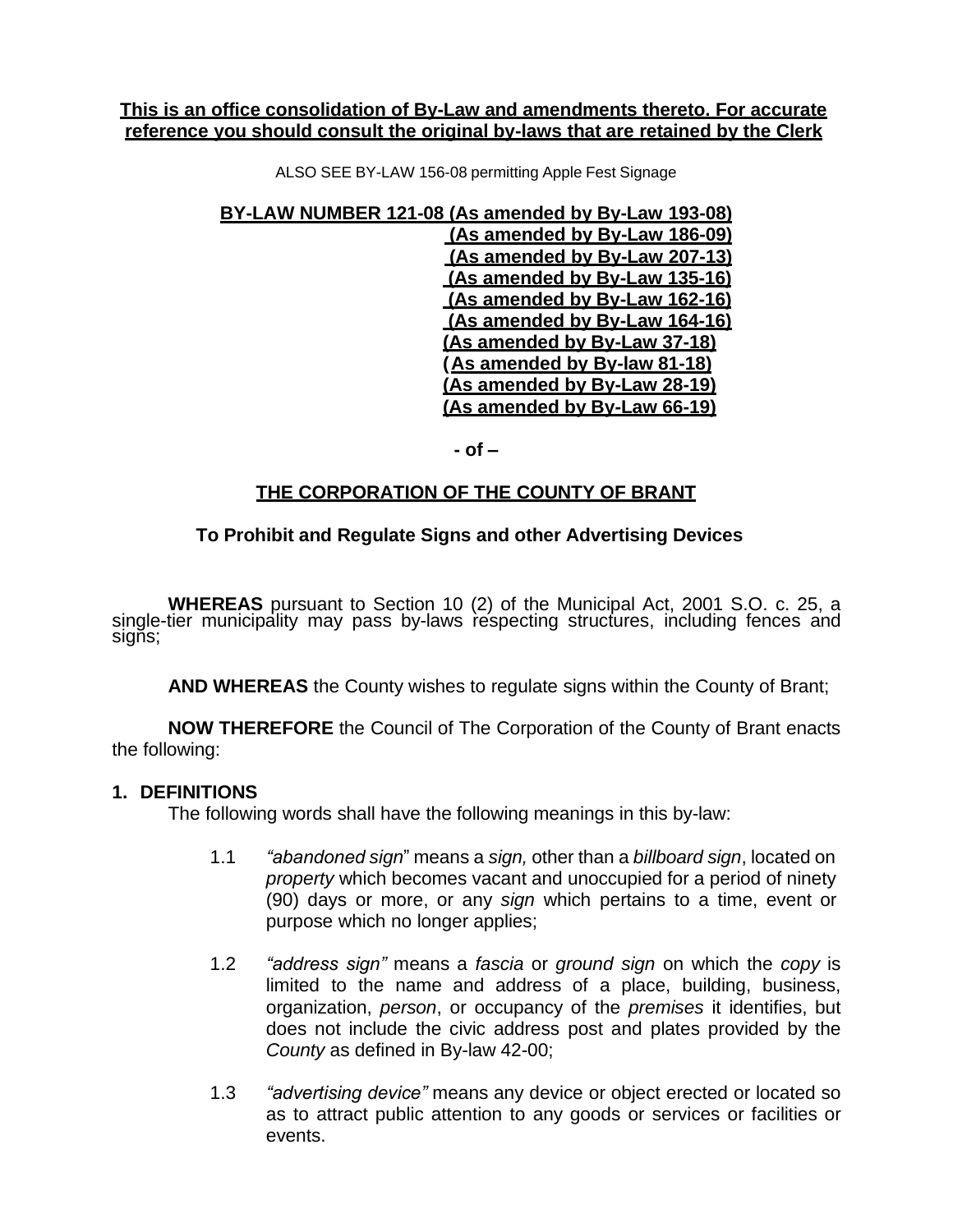- 1.4 "*agricultural operation*" means an agricultural, horticultural or silvicultural operation.
- 1.5 *"alter"* means any change to the *sign structure* or the *sign face* with the exception of the repair and maintenance of a *sign*, and a change in *sign copy*.
- 1.6 *"awning"* means a structure, moveable or fixed, covered with fabric or like material attached and projecting from a building or structure, but not forming an integral part thereof and includes a canopy;
- 1.7 *"awning sign"* means a *fascia sign* with *copy* painted or affixed flat to the surface of an *awning* which does not extend vertically or horizontally beyond the limits of such *awning*;
- 1.8 *"banner"* means a *sign* or *advertising device* made from cloth, plastic or a similar lightweight non-rigid material;
- 1.9 *"billboard sign"* means an outdoor *sign* that advertises goods, products, or services that are not sold or offered on the *property* where the *sign* is located, and is either single faced or double faced;
- 1.10 *"boulevard"* means the grassed area within a *street*;
- 1.11 "*Committee*" means the Committee of Adjustment with respect to an application for a variance to the Sign By-law and means Planning Advisory Committee with respect to an application for an amendment to the Sign By-law;
- 1.12 *"construction site sign"* means a *sign* which identifies or provides information relating to or advertising the development or the construction of a building on the *property*, or identifies the contractor undertaking maintenance or repairs on the *property* on which the *sign* is erected;
- 1.13 *"copy"* means the graphic content of a *sign* surface in either permanent or removable letter, pictorial, symbolic, or numeric form;
- 1.14 *"Council"* means the Council of the Corporation of the County of Brant;
- 1.15 *"County"* means The Corporation of the County of Brant;
- 1.16 "*Development sign*" means a *sign* erected on a *property* where a development proposal has been formally made to the *County* and which provides information about the developer, the proposed uses and the anticipated completion date, but excludes *signs* contemplated under a development agreement;
- 1.17 *"Director*" means the Director of Development Services of the *County* or his designate;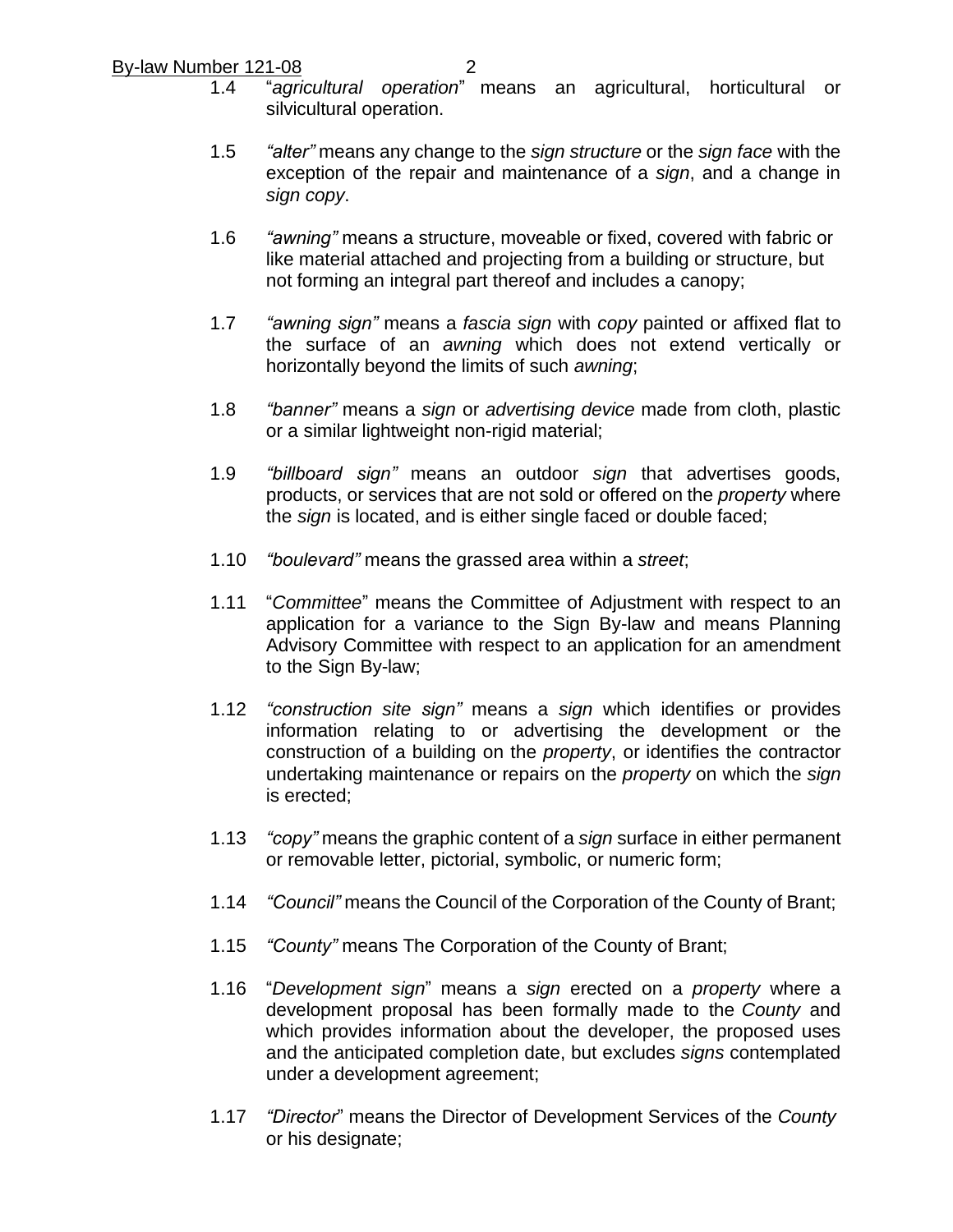- 1.18 *"election sign"* means a *sign* advertising or promoting the election of a political party or a candidate for public office in a federal, provincial, municipal election, or school board election or by-election or a *sign* regarding an authorized question on a ballot;
- 1.19 *"electronic message display"* means that part of a *ground sign* which is electronically controlled and which displays information at a prearranged sequence, and on which the intensity of illumination is maintained at a constant level but does not include a *sign* which displays a video-like moving image.
- 1.20 *"existing sign"* means an *advertising device* that was lawfully erected or displayed on the day this by-law comes into force and which is not substantially *altered*. For the purpose of this by-law maintenance and repair or a change in the message or contents does not constitute substantial *alteration;*
- *1.21 "farm produce directional sign"* means a *sign* not permanently installed or affixed to the ground advertising the sale of *farm products*, that are both produced and sold by the owner or operator of the *agricultural operation*, on the premises of the *agricultural operation* but does not include a *billboard sign, fascia sign, ground sign, inflatable sign, portable sign, projecting sign* or *sandwich board sign*.
- *1.22 "farm product"* means animals, meats, eggs, poultry, wool, dairy products, grains, seeds, fruit or fruit products, vegetables, vegetable products, maple products, honey, wood, nursery stock, or greenhouse crops.
- 1.23 *"fascia sign"* means a *sign* attached to, marked or inscribed on, erected or placed against a wall forming part of a building, or supported by or through a wall of a building and having the exposed face thereof on a plane approximately parallel to the plane of such wall and includes a *painted wall sign* and an *awning sign*. A *fascia sign* shall not include any other *sign* defined in this by-law unless otherwise stated;
- 1.24 *"frontage"* means the length of the *property line* of any one *property* parallel to and along each legally accessible public *street*;
- 1.25 *"grade"* means the average surface elevation of the finished ground where said ground is in contact with any building, *sign* or other structure;
- 1.26 *"ground sign"* means a *sign* directly supported by the ground without the aid of any other building or structure, which *sign* includes the names of *owner*(s) and/or tenant(s) and address and/or advertises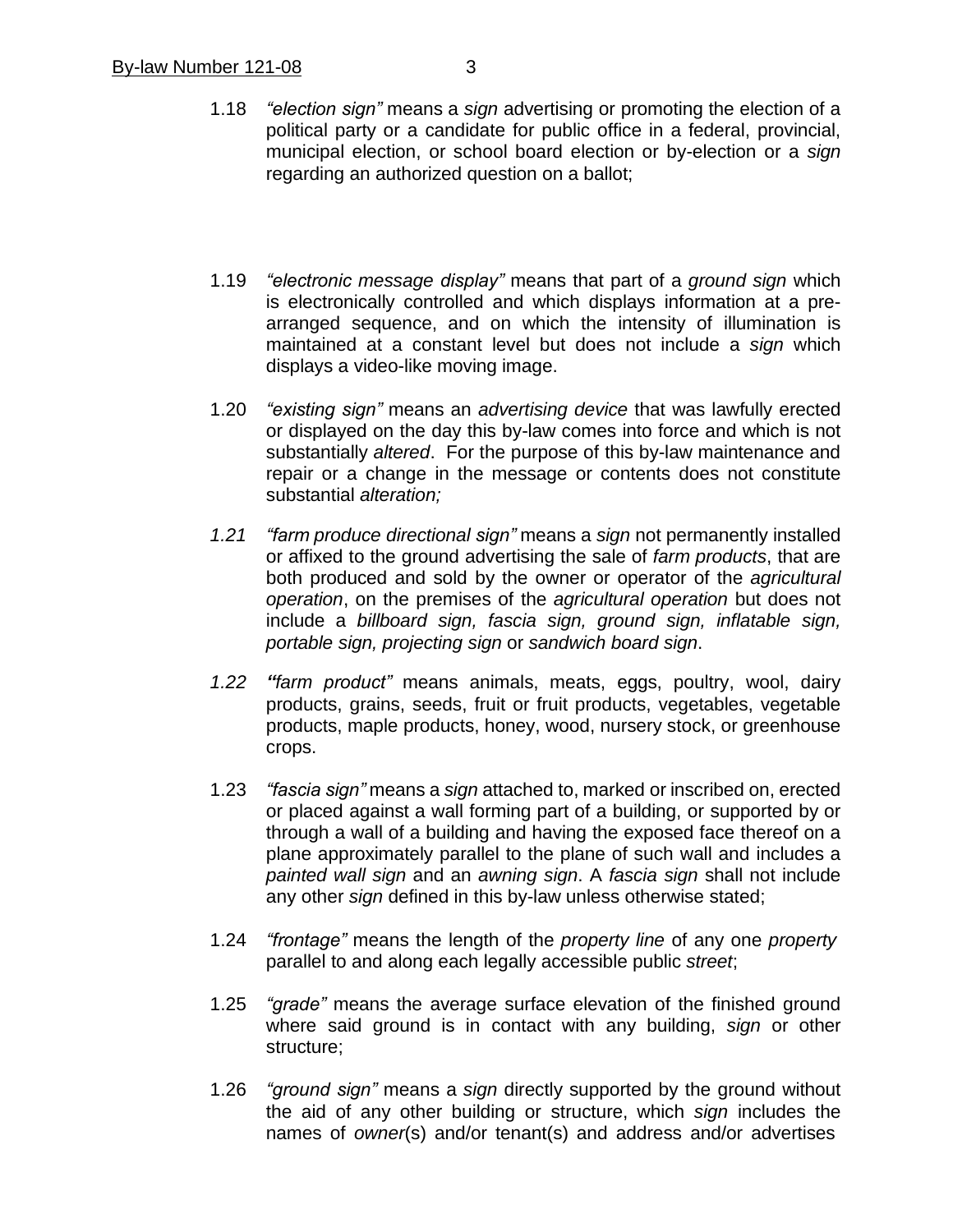goods, products, services or events that are sold, offered, or provided on the *premises* on which the *sign* is located;

- 1.27 *"height"* means the vertical distance measured from the average elevation of the finished *grade* immediately below a *sign* to the highest point of the *sign* and includes any support structure;
- 1.28 "*home occupation identification sign"* means a *ground sign*, *fascia sign*, or *sandwich board sign* advertising a home occupation as defined in the *County* Zoning By-law, and for greater clarity does not include a *portable sign;*
- 1.29 *"incidental sign"* means a *sign* not otherwise defined in this by-law and may include but not be limited to, trespassing , safety or other warning sign, flags, on premise signs containing an informational message that has a purpose incidentally related to the use or occupancy of the *premises* or is intended to assist the public with respect to the location of business facilities or provides courtesy or directive information, but is not an advertisement;
- 1.30 *"inflatable sign"* means a *sign* or *advertising device* designed to be airborne and tethered to the ground, a vehicle or any other structure and shall include balloons and any other inflatable *advertising device*;
- 1.31 *"menu board sign"* means a *sign* erected as part of a drive-through facility and used to display and order products and services available in association with a drive-through business;
- 1.32 *"new home development sign"* means a *sign* which is not permanently installed or affixed to the ground and where the purpose of the *sign* is to direct attention to the sale of new homes;
- 1.33 *"official sign"* means a *sign* required by or erected under any statute or by-law or other directive of any federal, provincial or municipal government or agency thereof or any board or municipal service board or conservation authority and shall include but not be limited to, a permanent *sign* erected on a public road allowance to inform the public of the location of business improvement areas, public buildings, hospitals, public libraries, institutions, places of worship, parks, recreational or educational facilities, trailblazer signs, public transit shelter advertising, or advertising on furniture and fixtures; but shall not include *banners*;
- 1.34 *"open house directional sign"* means a temporary *sign* intended to direct traffic to a residence for sale or lease and where an open house is being conducted, but shall not include a *new home development sign* or a *portable sign*;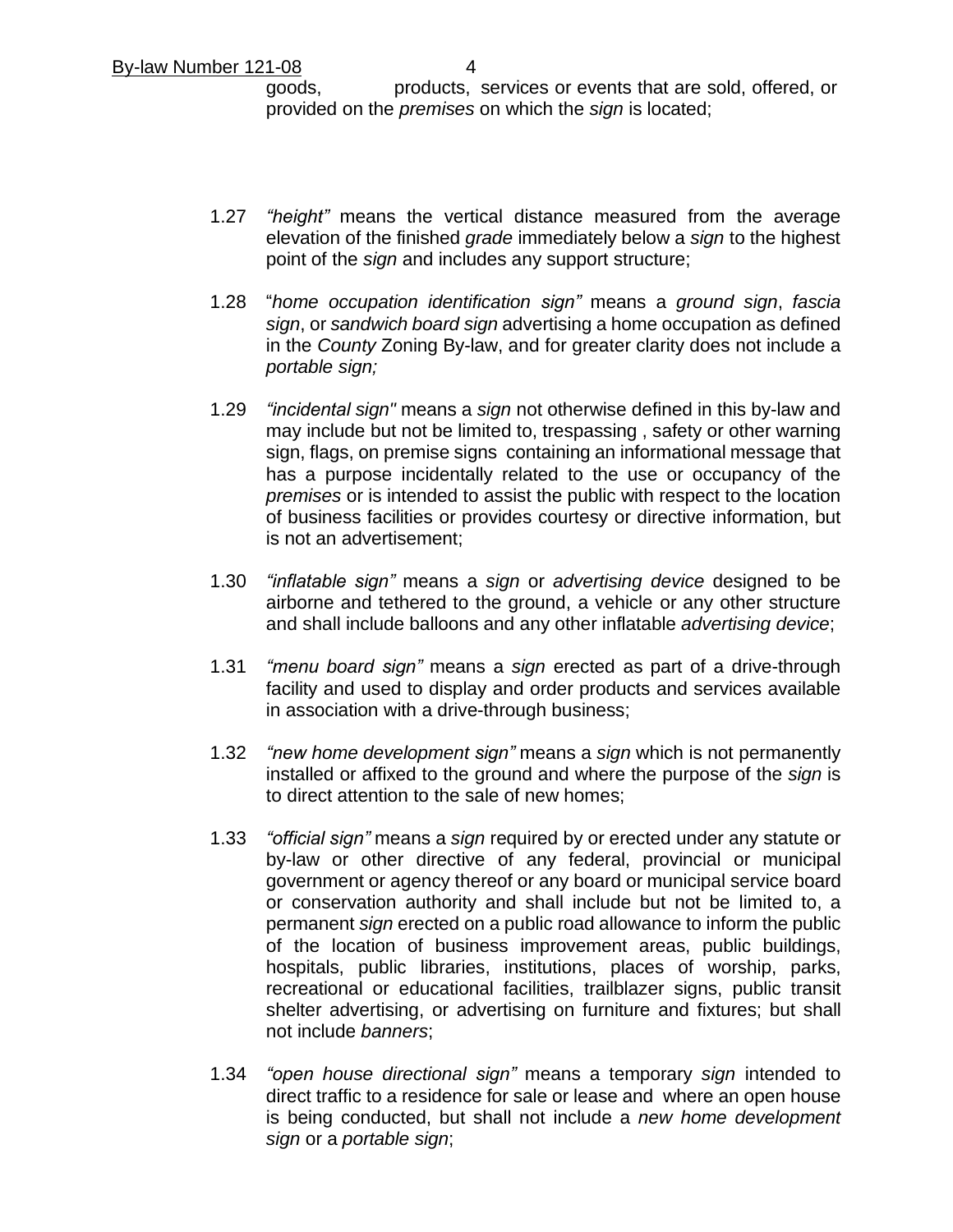- 1.35 *"overhanging sign"* means any type of *sign* attached to a building or structure which projects over a road allowance, but does not include signs permitted pursuant to Section 4.6 or to a *banner* approved by *Council* pursuant to Section 4.4(b);
- 1.36 *"owner"* means the registered *owner* of the *property* or *premises*, or the *person* or the *person*'s authorized agent in lawful control of a *premises*, building, occupancy, *sign* or other structure;
- 1.37 *"painted wall sign"* means any *sign* painted, applied as paint, or film or any other covering applied directly to any outside wall or other integral part of a building without the use of independent supports or frames;
- 1.38 *"person"* means an individual, business, firm, corporation, association or partnership and includes the *owner* or lessee of a *sign*, or his agent, the *person* having the use or major benefit of the *sign* and the registered *owner* of the *property* upon which the *sign* is situated, and with respect to a corporation includes a Director or officer of the corporation who knowingly concurs;
- 1.39 *"portable sign"* means a *sign* not permanently affixed to the ground and designed in such a manner as to be capable of being moved from place to place, and which is constructed so that the message or *copy* can be changed by manual, electronic or electro-mechanical means but does not include a *sandwich board sign*, *election sign*, *real estate sign*, *new home development sign*, *open house directional sign, or construction site sign;*
- 1.40 *"premises"* means a *property* or in the case of a *property* with multiple *owner*ship or tenancy, *premises* means a single unit of ownership or tenancy on the *property*;
- 1.41 *"projecting sign"* means a *sign* attached to a building and projecting out horizontally from a building at a right angle to the building;
- 1.42 *"property"* means a parcel of land having specific boundaries which is capable of legal transfer;
- 1.43 *"property line"* means any boundary of a *property* or the vertical projection thereof;
- 1.44 *"real estate sign"* means a temporary *sign* installed, erected or displayed on a *property* for the notification that a building, *premises* or portion thereof on the same *property* is offered for sale, rent or lease;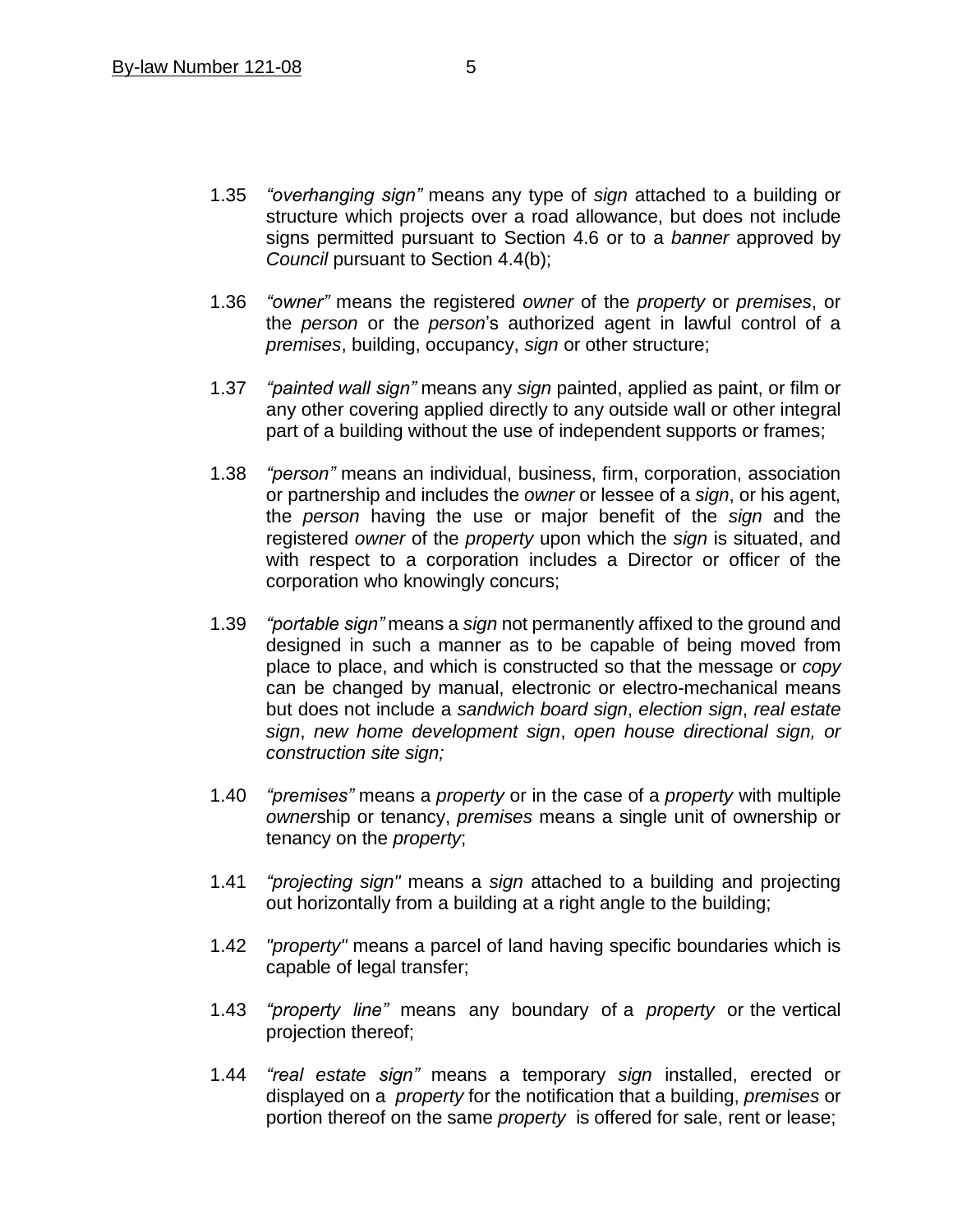- 1.45 *"roof sign"* means a *sign* supported entirely or partly by the roof of a building or structure and which *sign* projects above the roof;
- 1.46 "*sandwich board sign"* means a free standing *sign* erected on but not permanently anchored in the ground. Without limiting the generality of the foregoing, this definition shall include *signs* commonly referred to as A-frame, T-frame, but shall not mean or include any other *sign* defined in this by-law;
- 1.47 *"sight triangle"* means a sight triangle as defined in the TAC Geometric Design Guide for Canadian Roads as amended from time to time;
- 1.48 *"sign"* means any surface, structure and other component parts, which are used or capable of being used as a visual medium to attract attention to a specific subject matter for identification, information or advertising purposes and includes an *advertising device* or notice and includes the *sign structure,* but does not include *signs* stored on the business *premises* of a *sign* manufacturer or contractor not being utilized as an *advertising device*;
- 1.49 *"sign face"* means that portion of a *sign*, excluding the *sign structure*, upon which, as part of, against or through which the message of the *sign* is displayed;
- 1.50 *"sign structure"* means anything used to support or brace a *sign face* and which is attached to the ground or a building or structure;
- 1.51 *"street*" means a public highway or public road under the jurisdiction of either the *County* or the Province of Ontario, and includes any highway as defined in the Municipal Act, 2001 but does not include a private right-of-way;
- 1.52 *"street line"* means the limit of the *street* allowance and is the dividing line between a *property* and a *street*;
- 1.53 *"unsafe"* when used with respect to a *sign* or *sign structure* means a condition which is structurally inadequate or faulty, or could be hazardous to a pedestrian or motorist;
- 1.54 "*video sign*" means a *sign* which displays a video-like moving image, but does not include an *electronic message display;*
- 1.55 *"zone"* means a designated area of land use as shown in the *County*'s Zoning By-law.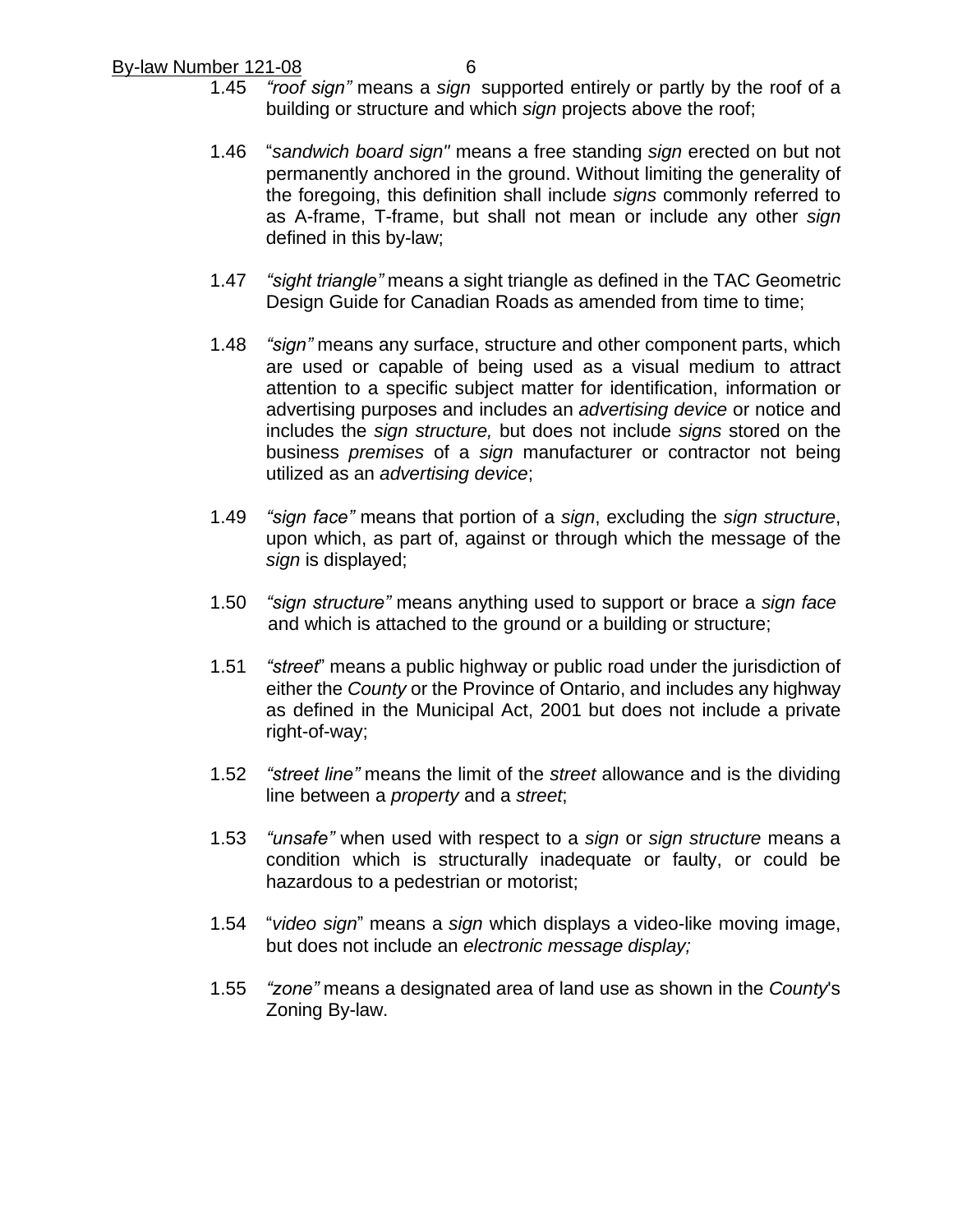## **2. ADMINISTRATION**

- 2.1 The *Director* shall be responsible for the administration of this by-law.
- 2.2 This by-law applies to all *property* in the County of Brant.
- 2.3 This by-law does not apply to *Official signs.*

## **3. INTERPRETATION**

- 3.1 Words importing the singular number or the masculine gender only include more *person*s, parties or things of the same kind than one, and females as well as males and the converse.
- 3.2 A word interpreted in the singular number has a corresponding meaning when used in the plural.
- 3.3 All words have their customary meaning, except these words specifically defined in Section 1 of this by-law.
- 3.4 The interpretation of the zoning by-law and the determination of the *zone* shall be made by the *Director*.
- 3.5 The requirements of the by-law are provided in metric units.
- 3.6 All measurements used in the by-law are subject to the normal rules of rounding numbers.
- 3.7 Where a distance is used in this by-law, as part of a sign location regulation, such distance shall be measured, in a straight horizontal line parallel to the ground; and
	- (a) where the specified distance is referenced from an intersection, shall be measured from the projection of the closest curb line of the intersecting highway, to the nearest part of said *sign*; and
	- (b) where the specified distance is referenced from a street line, property line, or other *sign*, object, structure or *property*, shall be measured from the nearest part of the said reference to the nearest part of any *sign*, in all directions.
- 3.8 Generic references to all by-laws, statutes and regulations are to be to the current edition as amended from time to time.
- 3.9 Schedule A, attached to this by-law forms part of this by-law.

#### **4. GENERAL PROVISIONS**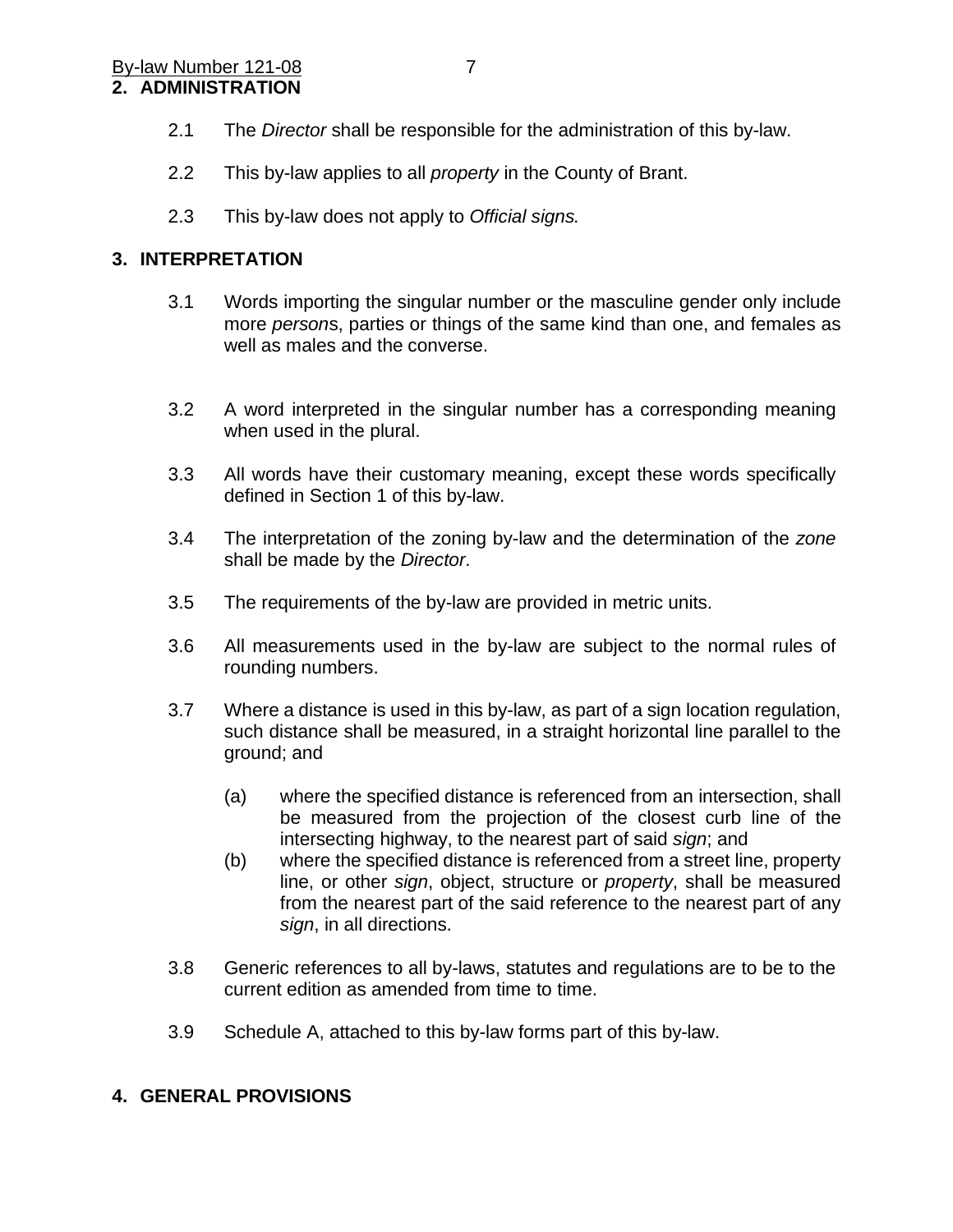- 4.1 Except for an *official sign* or a *sign* otherwise permitted in this by-law or authorized by the *County*, no *person* shall erect or display, or permit the erection or display of a *sign* on, over, partly on or partly over a *street*.
- 4.2 Nothing in this by-law shall serve to permit any *sign* on a provincial highway or on a *property* that is fronting a provincial highway except subject to Ministry of Transportation requirements.
- 4.3 Where a *sign* is allowed on a *boulevard* as indicated in Schedule A to this by-law, no *person* shall erect, display or *alter* any *sign* or permit the erection, display or *altering* of any *sign*, except in accordance with the regulations as outlined in Schedule A.
- 4.4 No *person* shall erect, display or permit the erection or display of the following *sign*s:
	- (a) An *abandoned sign*;
	- (b) Any *banner* except a *banner* located within a public road allowance as approved by *Council,* erected for a maximum of two (2) occasions per calendar year for a maximum of 14 days per occasion subject to the requirements for *fascia signs* in Schedule A;
	- (c) A flashing or animated or *video sign*;
	- (d) Any sign with an *electronic message display,* without first receiving written confirmation from *County* staff indicating that there are no concerns that the proposed sign will obstruct or detract from the visibility or effectiveness of any traffic sign or signal**.**
	- (e) A *roof sign*
	- (f) A *billboard sign* unless permitted by Section 6 of this by-law*;*
	- (g) A *sign* located so as to obstruct the view of any pedestrian or motor vehicle driver so as to cause an *unsafe* condition;
	- (h) A *sign* attached to, interfering with or obstructing the view of an authorized traffic sign, traffic signal, or *official sign;* or any *sign* capable of being confused with such a traffic sign, traffic signal or *official sign*;
	- (i) A *sign* located within a *sight triangle*;
	- (j) An illuminated *sign* in any *zone* other than an Institutional, a Commercial, or an Industrial *zone*, except an illuminated *address sign* is permitted in any *zone;*
	- (k) An illuminated *sign* that directs light into a Residential, or Agricultural *zone*;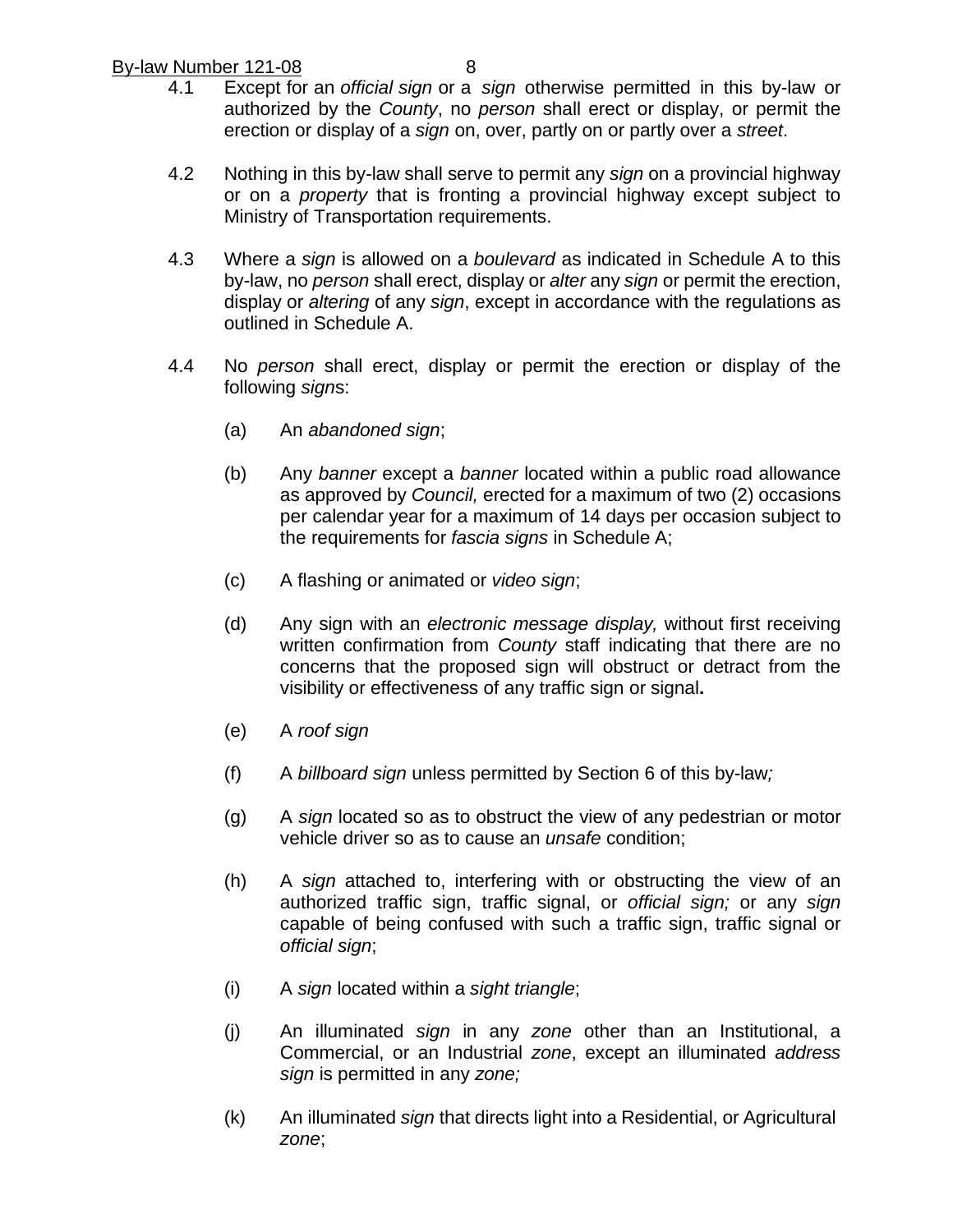- (l) A *sign* on a vehicle or trailer where the vehicle or trailer is used primarily as a *sign* and not as a vehicle or trailer;
- (m) A *sign* supported by a tree, a bush or a shrub;
- (n) A *sign* located within a required parking space as defined in the *County* Zoning By-law;
- (o) A *sign* which conveys offensive, libelous or obscene words or images or a message than contravenes any law of Canada or Ontario;
- (p) A *sign* which obstructs openings required for light, ventilation, ingress, egress or firefighting;
- (q) A *sign* on a concrete or masonry noise attenuation wall;
- (r) A *sign* where it constitutes a danger or hazard to the general public;
- (s) A *sign* on any *property* without the *owner*'s permission.
- (t) An *overhanging sign,* except where the sign does not extend more than 30cm from the building face and is authorized by a permit pursuant to Section 5.
- 4.5 No *person* shall erect, display, *alter* or permit the erection, display, or *alteration* of a *sign* in a location, which may interfere with or damage any above or below ground municipal or utility services, which have been lawfully placed at the location.
- 4.6 Except for a *banner* authorized by the *County*, no *person* shall attach or permit the attachment of a *sign* to any pole, post, lamp post or other support standard upon a *street*, except in accordance with Section S of Schedule A. For the purpose of this section, the individual, organization, business entity, or the business *owner* or *property owner* at the location that is the subject of the advertisement, shall be deemed to have permitted the attachment of the *sign*.
- 4.7 Where a *sign* is erected pursuant to a development agreement, no *person* shall fail to maintain, or permit the failure to maintain the *sign,* erect, display or *alter* or permit the *sign* to be erected, displayed or *altered* except in accordance with the agreement.

#### **5. PERMITS**

- 5.1 *Overhanging signs* that do not extend more than 30 cm from the building face may be erected or *altered* in accordance with a permit issued pursuant to this Section.
- 5.2 The application for an *overhanging sign* permit shall include the following: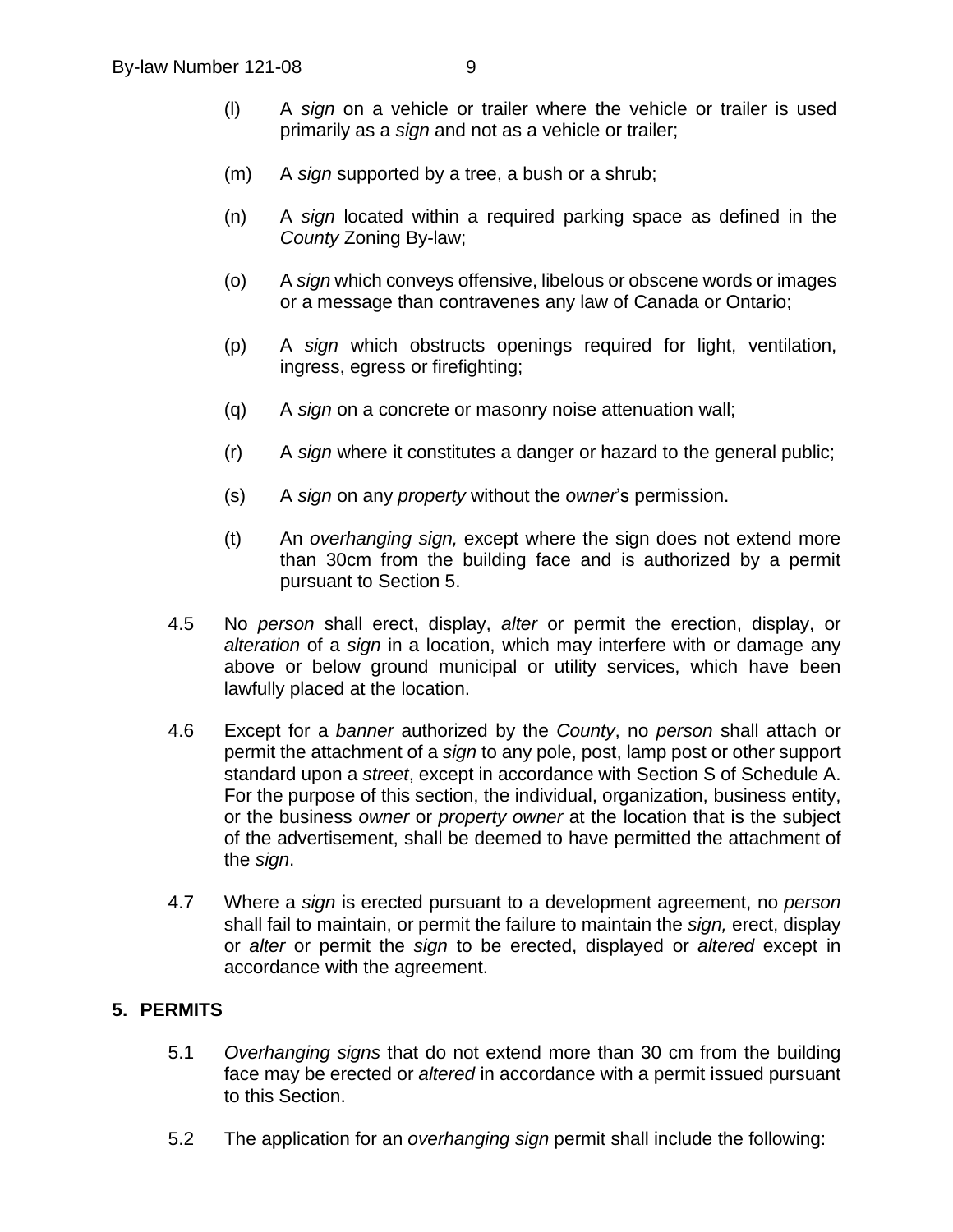- (a) A site plan showing the *street line* and other boundaries of the *property* upon which it is proposed to erect or *alter* said *sign*, the proposed location of the *sign* in relation to other existing *sign*s or structure and any other information that may be required. The *Director* may require such plans and information be certified by registered Ontario Land Surveyor.
- (b) A copy of the complete working drawing and specifications to cover the construction and/or alteration of the *sign*, including any supporting framework. Sufficient data to determine that the building or structure can safely carry additional loads and stresses imposed by the erection or alteration of said *sign.* Drawing must include a description of the advertising and if the *sign* is to be illuminated, the means by which this is to be accomplished. The *Director* may require that said drawing bear the stamp of a register professional engineer.
- (c) Proof of Public Liability insurance in the amount of \$2,000,000.
- 5.3 A permit issued pursuant to Section 5.1 shall be valid for a period of six (6) months from the date of issue and shall remain valid provided the work covered by the permit is commenced before the expiry of the six (6) month period and so long as the work is carried on at a reasonable rate to completion.
- 5.4 A permit is renewable once without the need to resubmit the documents referred to in Section 5.2 or any further fee, provided a written request for renewal is submitted before the expiry of the six (6) month period and provided such permit would still be assumable.
- 5.5 A permit shall not be issued for any *overhanging sign* which does not comply with the Building Code Act, 1992 or the regulations for its specific *sign* type as set out in Schedule A.
- 5.6 Notwithstanding Section 5.1, above nothing in this by-law diminishes or relieves a *person* from the obligation to obtain any other permit that may be required, under any other law, such as, but not limited to;
	- (a) A permit issued by the *County* under any by-law to allow any *sign* on or over any part of a *street* under the jurisdiction of the *County*;
	- (b) A permit required by the Ministry of Transportation under sections 34 or 38 of the Public Transportation and Highway Improvement Act;
	- (c) A permit required by a conservation authority under section 28 of the Conservation Authorities Act;
	- (d) A permit required by the *County* under section 8(1) of the Building Code Act, 1992.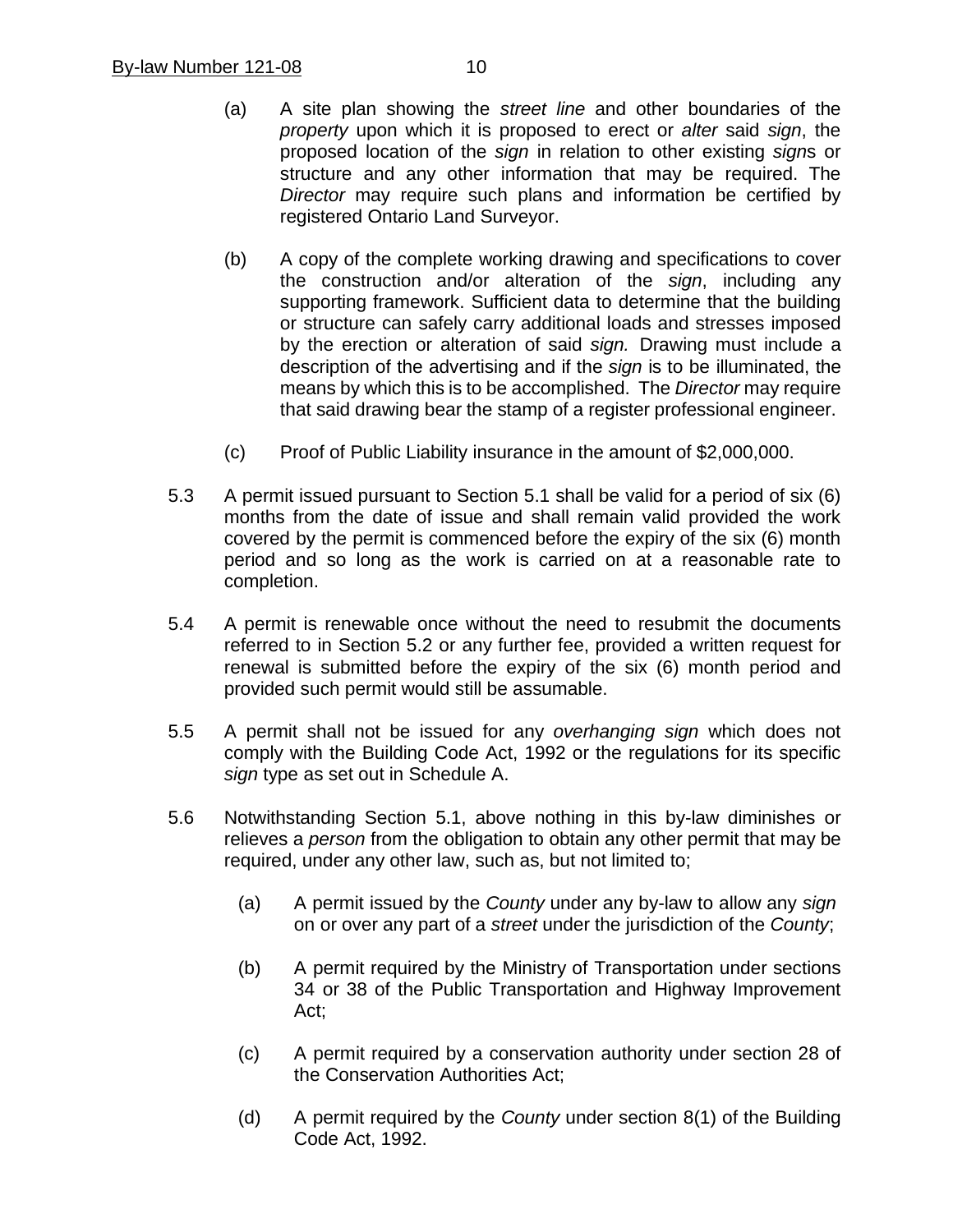- 5.7 Where pursuant to Section 5.1, an *overhanging sign* is permitted, no person shall erect or *alter* or permit the erection or *altering* of an *overhanging sign* without a permit.
- 5.8 Where a permit for an *overhanging sign* has been issued, no *person* shall erect or *alter* or permit the erection, or *altering* of an *overhanging sign* that is not in accordance with the permit.

## **6. SIGNS – ZONE RESTRICTIONS**

- 6.1 Except as otherwise restricted or prohibited by this by-law and subject to the regulations in Schedule A, the class of *sign* allowed by this by-law on any *property* shall be determined by the applicable *zone* of the *property*. For the purpose of this section**,** any community centre or recreation centre operated by the *County*, or any school or place of worship in an Agricultural *zone* or a Residential *zone* may erect *signs* as if the *property* was in an Institutional *zone*.
- 6.2 No *person* shall erect, display or *alter* or permit the erection, display or *alteration* of a *sign* on a property, unless the class of *sign* is permitted within the applicable *zone* of the *property* as indicated in section 6.3 to 6.7, inclusive.
- 6.3 *Signs* allowed in all *zones*:
	- (a) *address sign*
	- (b) any *sign* required to be erected to fulfill a requirement of the Planning Act or any other statutory requirement
	- (c) *construction site sign*
	- (d) *development sign*
	- (e) *election sign*
	- (f) *farm produce directional sign*
	- (g) *incidental sign*
	- (h) *new home development sign*
	- (i) *open house directional sign*
	- (j) *real estate sign*
	- (k) *sandwich board sign*
- 6.4 *Sign*s allowed in Agricultural *zone*s**:**
	- (a) *billboard sign* that abuts a provincial highway
	- (b) *fascia sign*
	- (c) *ground sign*
	- (d) *home occupation identification sign*
	- (e) *portable sign*
- 6.5 *Sign*s allowed in Residential *zone*s, except Residential Mobile Home Park and Residential Trailer Park *zone*s:
	- (a) *home occupation identification sign*
- 6.6 *Sign*s allowed in Commercial and Industrial *zone*s: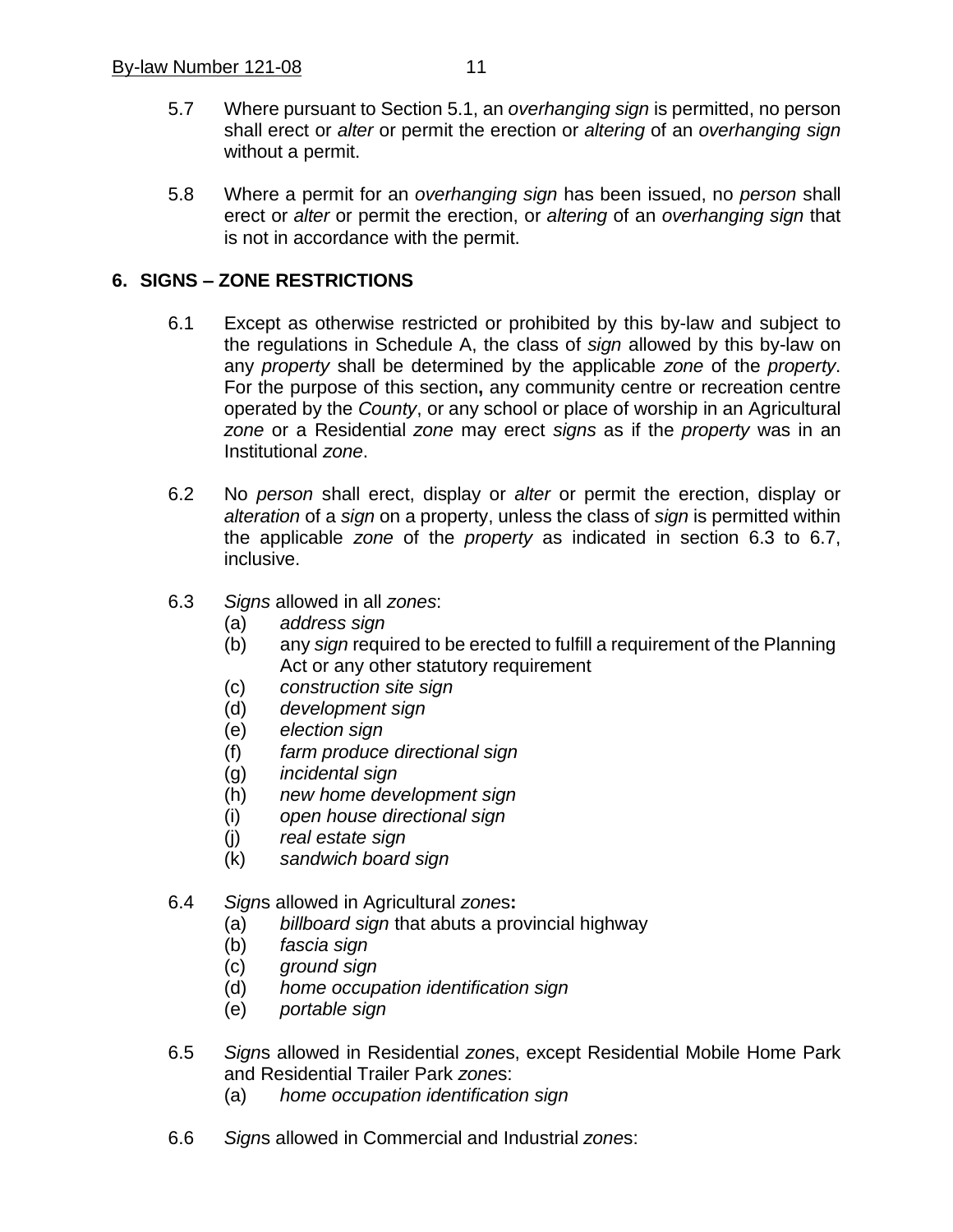- (a) *fascia sign*
- (b) *ground sign*
- $intlational$  *sign* (d) *menu board sign*
- (e) *portable sign*
- 
- (f) *projecting sign*
- 6.7 *Sign*s allowed in Institutional, Recreational, Environmental Protection, Residential Mobile Home Park and Residential Trailer Park *zone*s:
	- (a) *fascia sign*
	- (b) *ground sign*
	- (c) *portable sign*
- "6.8 Despite section 6.1 and 6.2, *billboard signs* are permitted on lands designated as Commercial, Employment or Industrial in the County's Official Plan, provided the property fronts on an arterial or collector road as designated in the County Official Plan and subject to the regulations in Schedule A."
- "6.9 No person shall erect, display or alter or permit the erection, display, or alteration of a *billboard sign* on a property, except as permitted by section 6.4 or 6.8 of this by-law.

## **7. REGULATIONS FOR CLASSES OF SIGNS**

7.1 Where a *sign* is allowed in a *zone* as indicated in Section 6 of this by-law, no *person* shall erect**,** display**,** or *alter* or permit the erection, display or altering of any *sign*, except in accordance with the regulations as outlined in Schedule A.

#### **8. PENALTIES AND ENFORCEMENT**

- 8.1 Every *person* who contravenes any provision of this by-law is guilty of an offence and upon conviction is subject to the penalty provisions of the Provincial Offences Act.
- 8.2 Pursuant to section 436 of the Municipal Act, 2001, the *County* has the authority to enter onto *property* at any reasonable time for the purpose of carrying out an inspection to determine whether or not this by-law is being complied with. In addition, the *County* may require the production for inspection of documents relevant to the inspection, and upon providing a receipt may remove documents for the purpose of making copies, may require information from any *person* concerning a matter related to the inspection, and alone or in conjunction with a *person* possessing special or expert knowledge, make examinations, and take tests, samples or photographs for the purpose of the inspection.
- 8.3 Pursuant to section 444 of the Municipal Act, 2001, where the *County* is satisfied that a contravention of the by-law has occurred, the *County* may make an order to discontinue the contravening activity. The order shall set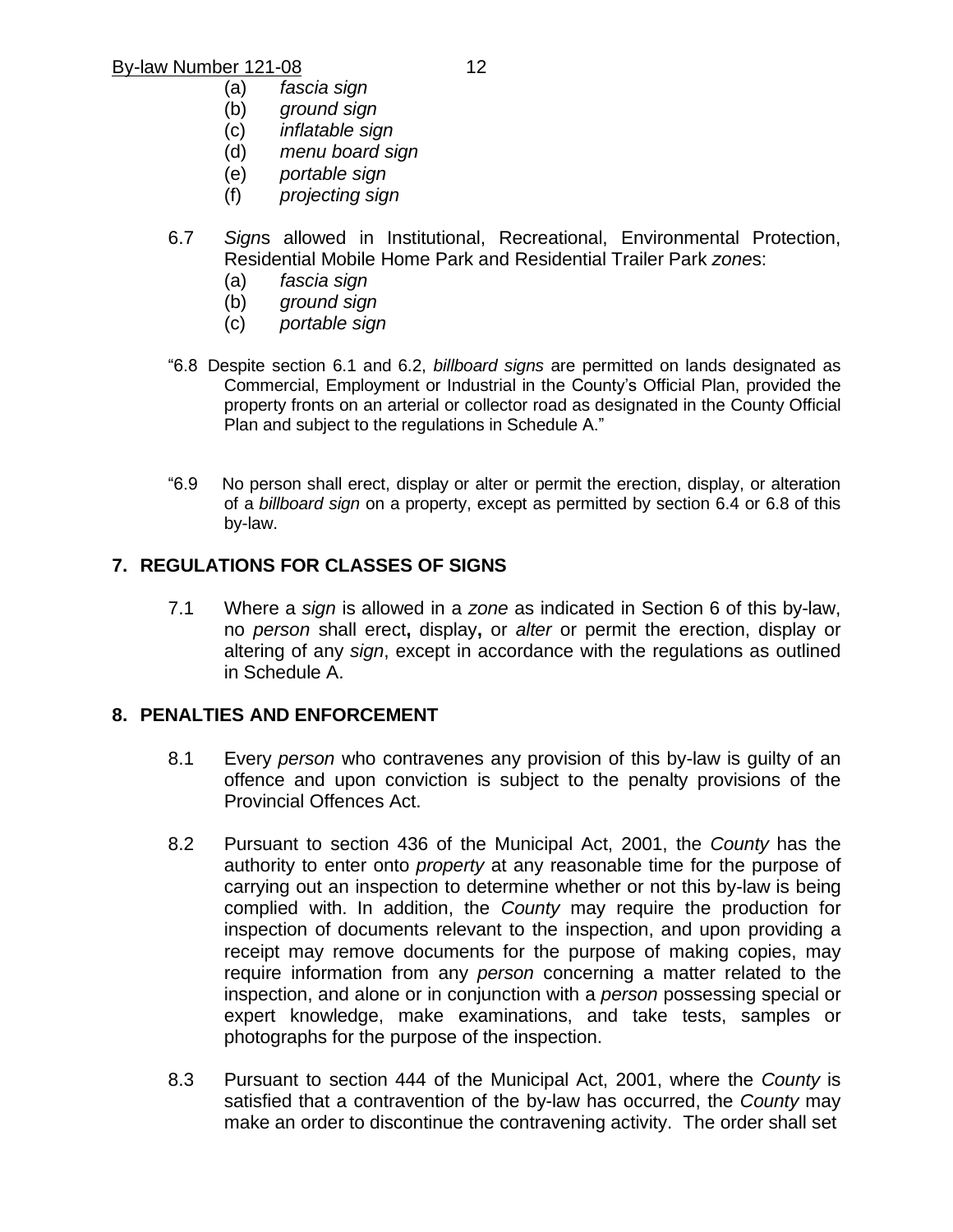out the reasonable particulars of the contravention, the location of the property, the date by which compliance is required and may require the removal of any *sign* erected in contravention of the by-law.

- 8.4 No *person* shall contravene an order issued under section 8.3 of this bylaw.
- 8.5 Pursuant to section 446 of the Municipal Act, 2001, where a *person* is directed or required to do a matter or thing to come into compliance with this by-law, in default of it being done by the *person* so directed or required, the *County* may do the matter or thing at the *person's* expense, may enter onto *property* at any reasonable time to do so, and may recover the cost by action or by adding the cost to the tax roll and collecting them in the same manner as taxes. The amount of the costs including interest constitutes a lien on the *property* upon the registration in the proper registry office of a notice of lien.
- 8.6 Pursuant to section 63 of the Municipal Act, 2001, where a *sign* is erected or displayed on or near a highway, it may be removed, impounded or restrained, and immobilized and for that purpose the *County* may enter upon *property* at any reasonable time, without notice, and applies with necessary modifications.
- 8.7 Pursuant to section 99 of the Municipal Act, 2001, and subsection 170(15) of the Highway Traffic Act, all costs for the removal, care, and storage of a *sign* erected or displayed in contravention of this by-law is a lien on the *sign* that may be enforced under the Repair and Storage Liens Act. All costs and charges incurred for disposing of a *sign* may be recovered by the *County* as a debt owed by the *owner* of the *sign*.
- 8.8 Pursuant to section 4 of the Repair and Storage Liens Act, any *sign* removed pursuant to this by-law shall be stored by the *County* or an independent contractor. The storer has a lien against an article equal to the fair value of the storage. The storer shall within sixty (60) days give written notice of the lien to every *person* the storer knows or has reason to believe is the *owner* or has an interest in the *sign*. The notice shall contain a description of the article sufficient to enable identification, the address of the place of storage, the date that it was received and the name of the *person* from who it was received, a statement that a lien is claimed under the Act and a statement advising how the article may be redeemed. The storer has the right to dispose of the *sign* in accordance with the provisions of Part III of the Act, upon the expiration of the sixty (60) day period following the day on which the amount required to be paid for the storage becomes due. The *owner* has the right to redeem the *sign* anytime prior to disposal upon payment of the amount required to satisfy the lien. The amount shall be calculated as follows**:**
	- (a) the *County*'s actual cost of removing the *sign*, plus
	- (b) a storage charge of \$20.00 per day or part thereof, or \$2.00 per  $m<sup>2</sup>$ of *sign face* per day or part thereof, whichever is greater.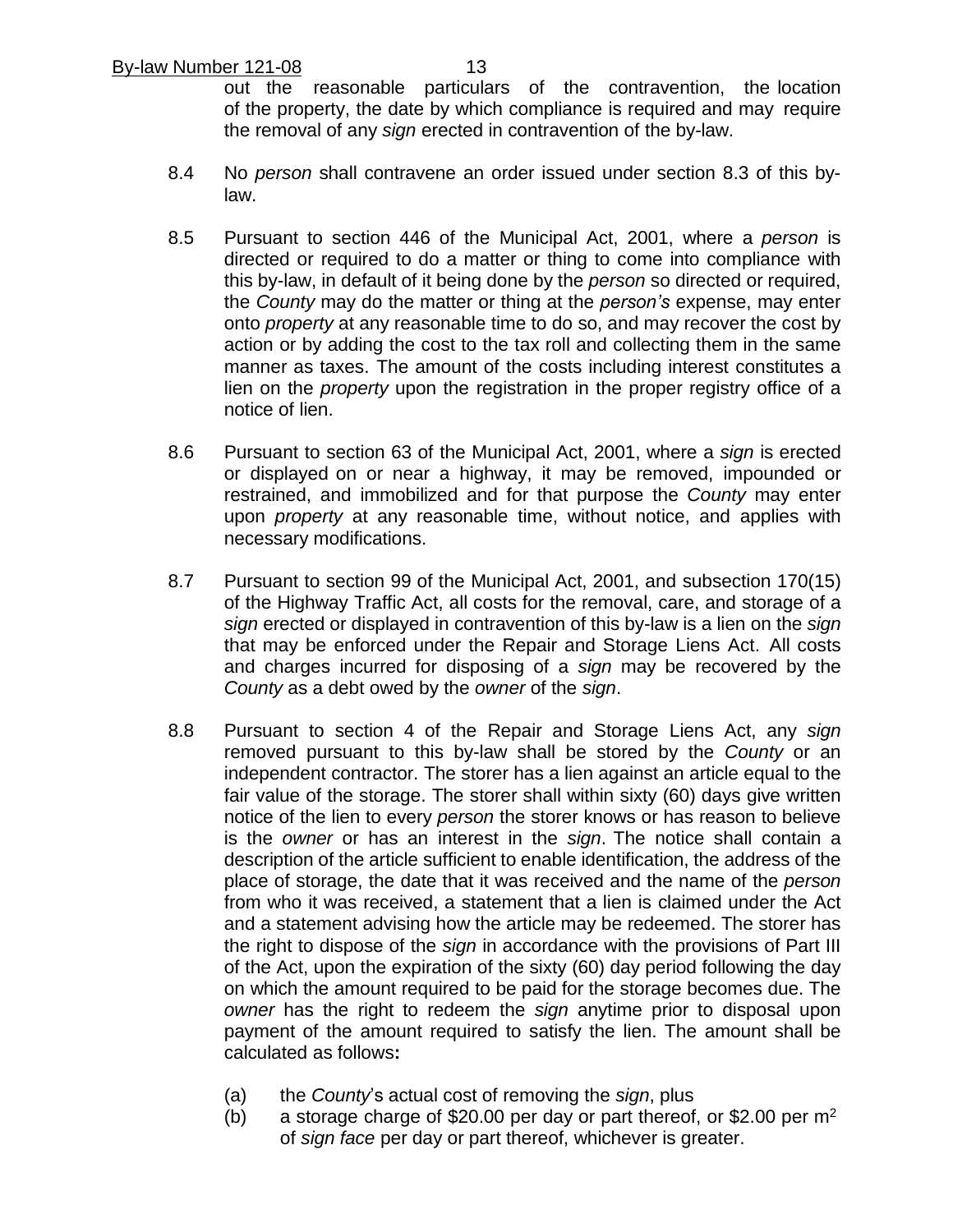8.9 Pursuant to section 426 of the Municipal Act, 2001, no *person* shall hinder or obstruct, or attempt to hinder or obstruct, any *person* who is exercising a power or performing a duty under this by-law. A refusal of consent to enter or to remain in a room or place actually used as a dwelling does not constitute hindering or obstruction within the meaning of subsection (1)

unless the *County* is acting under an order under section 438 or a warrant under section 439 or in the circumstances described in clause 437 (d) or (e).

- 8.10 None of the foregoing shall limit the *County* from enforcing the provisions of this by-law by any other action or remedy permitted in law.
- 8.11 Municipal Law Enforcement Officers appointed by the *County* are hereby authorized to enforce the provisions of this by-law.

#### **9. Amendments and Variances**

9.1 Under section 10 of the Municipal Act Council may grant amendments to this by-law where in the opinion of the Council, the general purpose and intent of the by-law and Official Plan is maintained.

Under section 45(3) of the Planning Act, *Council* may authorize the Committee of Adjustment to grant variances to the requirements of Schedule A of this by-law where in the opinion of the *Committee*, the general purpose and intent of the by-law and the Official Plan is maintained.

- 9.2 An application for amendment or variance shall be made on the appropriate form to the Director and shall be accompanied by the appropriate fee, as set out in the Fees and Charges By-law.
- 9.3 The *Director* shall prepare a report for the consideration of the C*ommittee*, setting out the reasons for the amendment or variance and including a recommendation to deny the request, to approve the request or to approve the request with modifications.
- 9.4 The *Director* shall notify the applicant once a hearing date before the *Committee* has been fixed and if the applicant does not attend at the appointed time and place, the *Committee* may proceed in the absence of the applicant and the applicant will not be entitled to further notice in the proceeding.
- 9.5 The *Director* shall circulate the application to *property owner*s within 60 metres of the subject *property* and any agencies or departments that in the opinion of the *Director* may have an interest in the matter. The notice should describe the nature of the request and advise of the time and place of a hearing date.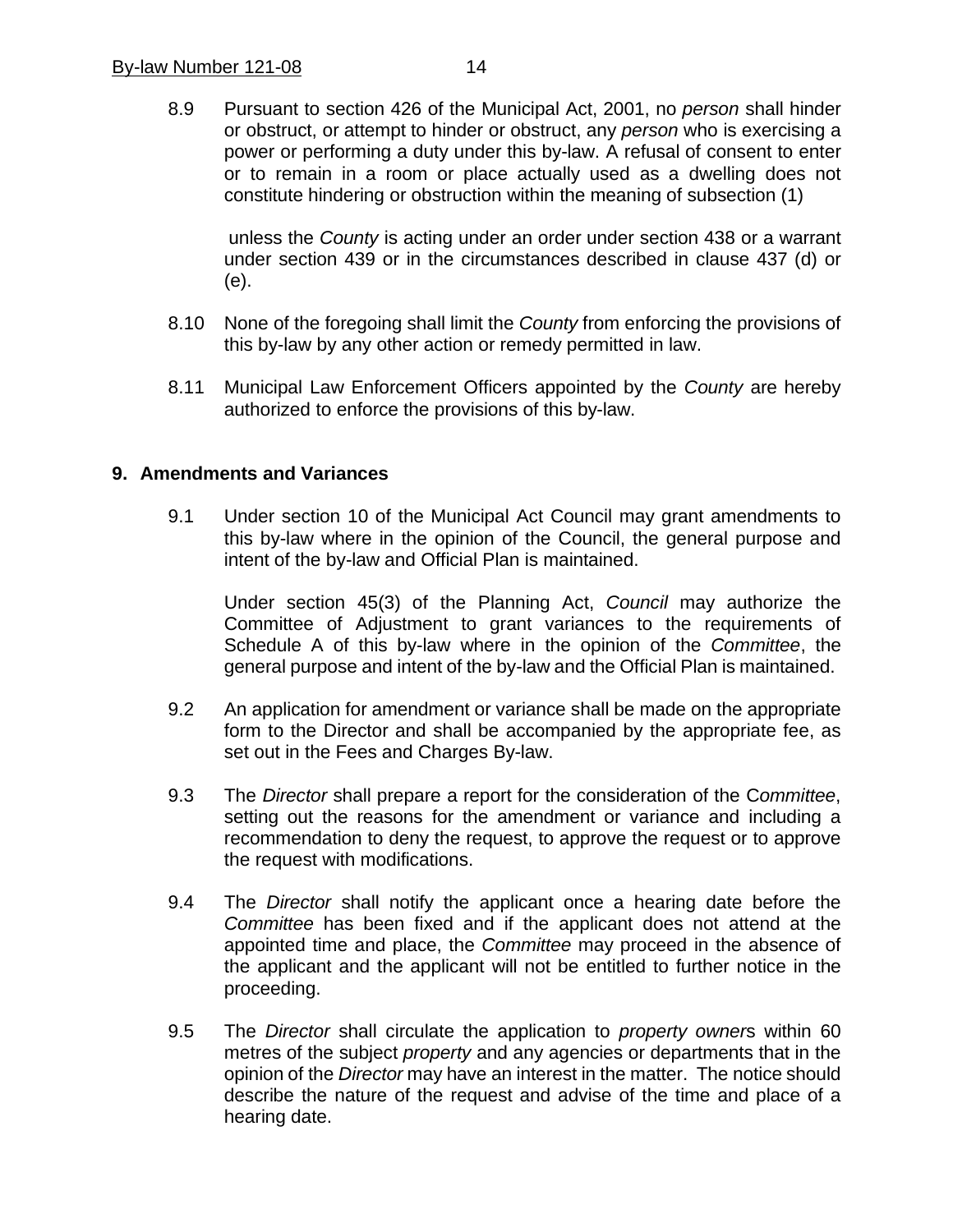- 9.6 At a public meeting the *Committee* shall consider the request of the applicant and shall consider the written or oral comments of any party who wishes to comment on the matter before making a decision on the requested relief.
- 9.7 In considering an application for amendment or variance, the *Committee* shall have regard for:
	- (a) Special circumstances or conditions applying to the property, building or use referred to in the application;
	- (b) Whether strict application of the provisions of this by-law in the context of the special circumstances applying to the property, building or use, would result in practical difficulties or unnecessary and unusual hardship for the applicant, inconsistent with the general intent and purpose of this by-law;
	- (c) Whether such special circumstances or conditions are preexisting and not created by the *owner* or applicant; and,
	- (d) Whether the *sign* that is subject of the amendment, variance, or exemption will *alter* the essential character of the area.
- 9.8 For amendments, the Clerk of the municipality shall within 15 days of the Committees decision advise the applicant and any party who submitted a written comment and/or spoke at the public meeting and who requested in writing to be notified of the Council Decision.

For variances, the Secretary-Treasurer of the *Committee* shall within 10 days of the *Committee's* decision advise the applicant and any party who submitted a written comment and/or spoke at the public meeting and who requested in writing to be notified of the *Committee's* decision.

- 9.9 Only the applicant or any party who submitted a written comment and/or spoke at the public meeting may, within 20 days of the *Committee's* decision, file an appeal with the Secretary-Treasurer regarding a variance.
- 9.10 If no appeal is received the *Committee's* decision is final.

If an appeal is received concerning a decision of Committee on an amendment the Clerk shall place the matter on an Agenda for Councils consideration within six (6) weeks of the Committee's decision.

If an appeal is received concerning a decision of Committee on a variance the Secretary-Treasurer shall forward the appeal, the applicant's request, the Director's report and any correspondence received from neighboring property owners or interested agencies or department to the County Clerk and the Clerk shall place the matter on an Agenda for Councils consideration within six (6) weeks of the Committee's decision.

9.11 *Council* may uphold, vary or refuse the recommendations of the *Committee* or do any act or make any decision that it might have done, had it conducted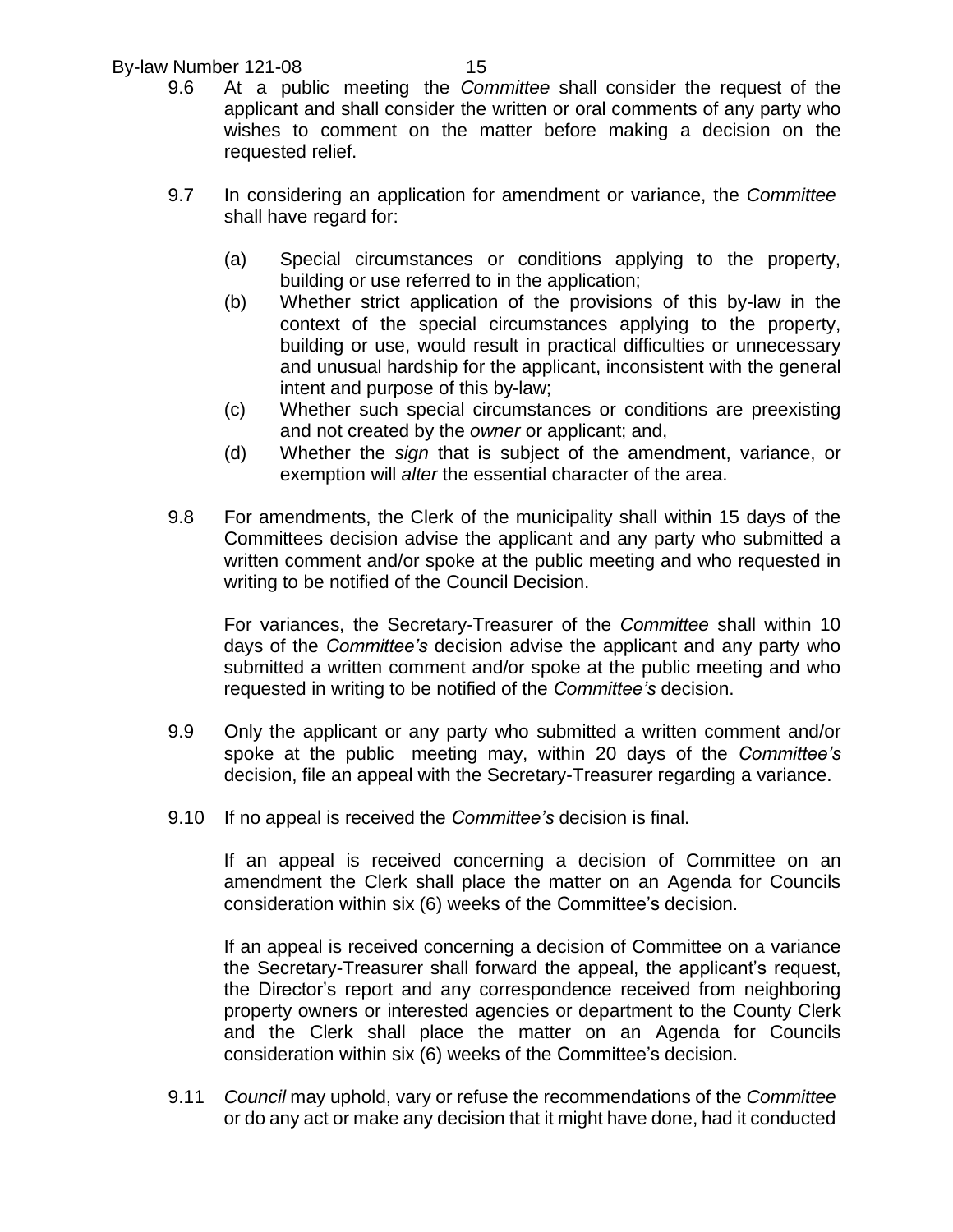the hearing itself and the applicant shall not be entitled to a further hearing on the matter before *Council* and the decision of *Council* shall be final.

#### **10.Special Provisions**

10.1 535 Paris Road

LED Ground Sign

Notwithstanding any provision of this by-law to the contrary, an LED ground sign located wholly on private property known as 535 Paris Road, shall also be permitted, subject to the following;

-Maximum Sign Face Area of 18.58m²; -Maximum Height of 7.0m; -Maximum one (1) ground sign on the property; -Hours of operation 6:00 a.m. until 10:00 p.m.; -Minimum 5 to 7 second intervals between advertisements;

The sign face shall not shake, flash, or scroll. There shall be no commercial or videos/movies permitted to be run on the sign. First and third party advertising shall be permitted. All other requirements of the By-Law shall apply.

#### 10.2 116 King Street

LED Video Ground Sign

Notwithstanding any provision of this by-law to the contrary, an LED ground sign located wholly on private property known as 116 King Street, shall also be permitted, subject to the following;

-Maximum Sign Face Area of 1.2m²;

-Maximum Height of 4.5m;

-Maximum one (1) ground sign on the property;

-Hours of operation 6:00 a.m. until 10:00 p.m.;

-Minimum one (1) minute intervals between advertisements;

The sign face shall not shake, flash, or scroll. There shall be no commercial or videos/movies permitted to be run on the sign. First and third party advertising shall be permitted. All other requirements of the By-Law shall apply. (116 King Street)

#### 10.3 524 Cockshutt Road

Billboard Sign

Notwithstanding any provision of this By-Law to the contrary, one (1) billboard sign located wholly on private property known as 524 Cockshutt Road, shall be permitted, subject to the following:

- Maximum Sign Face Area of 11.5m², being double sided;
- Maximum height of 4.8m;
- Maximum one (1) billboard sign on the property;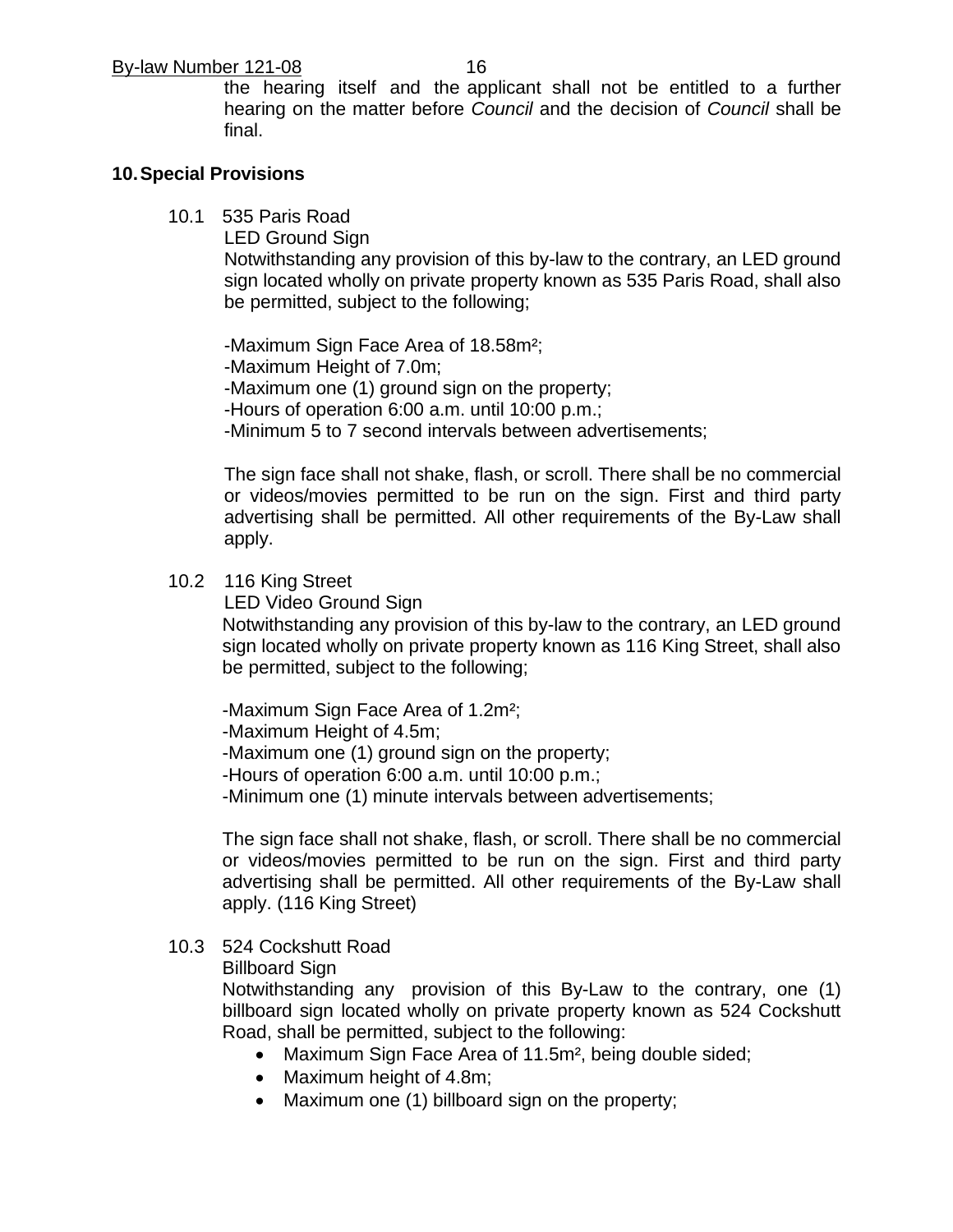- That the sign be permitted within the existing location, on the date of passing of this By-Law;
- That the sign be permitted for the purpose of third party advertising, on behalf of the Oshweeken Speedway;

The sign face shall not shake, flash, scroll, or have any lighting. The amendment only applies to the existing sign within the established location, as of the date of passing of this By-Law. All other future signs or replacement of the existing sign shall meet the requirements of the County of Brant Sign By-Law. All other requirements of the By-Law shall apply.

10.4 63 King Street

LED Ground Sign

Notwithstanding any provision of this By-Law to the contrary, one (1) ground sign located wholly on the property known as 63 King Street, shall be permitted, subject to the following:

- Maximum Sign Face Area of 1.8m<sup>2</sup> for LED portion and 2.1m<sup>2</sup> for the acrylic portion, being double sided;
- Maximum height of 3.8m;
- Maximum one (1) ground sign on the property, within the proposed location as approved;
- Only to be used to advertise on behalf of the tenants occupying the existing commercial building on the subject lands;
- Hours of operation shall be from 6:00 a.m. until 10:00 p.m.;
- The LED sign face shall be programmed to change at 6 to 9 second intervals;
- The sign face shall not shake, flash, or scroll. There shall be no commercials or videos/movies permitted to be run on the sign. All other requirements of the By-Law shall apply.

# **11.EXISTING SIGNS**

11.1 Pursuant to subsection 99 (1) of the Municipal Act, 2001, this by-law does not *apply* to an *advertising device* that was lawfully erected or displayed on the day the by-law comes into force if the *advertising device* is not substantially *altered*, and the maintenance and repair of the *advertising device* or a change in the message or contents displayed shall be deemed not in itself to constitute a substantial *alteration*. For the purpose of this section the onus of proof is upon the *person* claiming the *advertising device* was lawfully erected on the day of passage.

# **12.VALIDITY**

11.1 If a Court of competent jurisdiction declares any section or part of a section of this by-law invalid, it is the intention of *Council* that the remainder of the by-law shall continue to be in force.

## **13.REPEAL OF EXISTING BY-LAWS**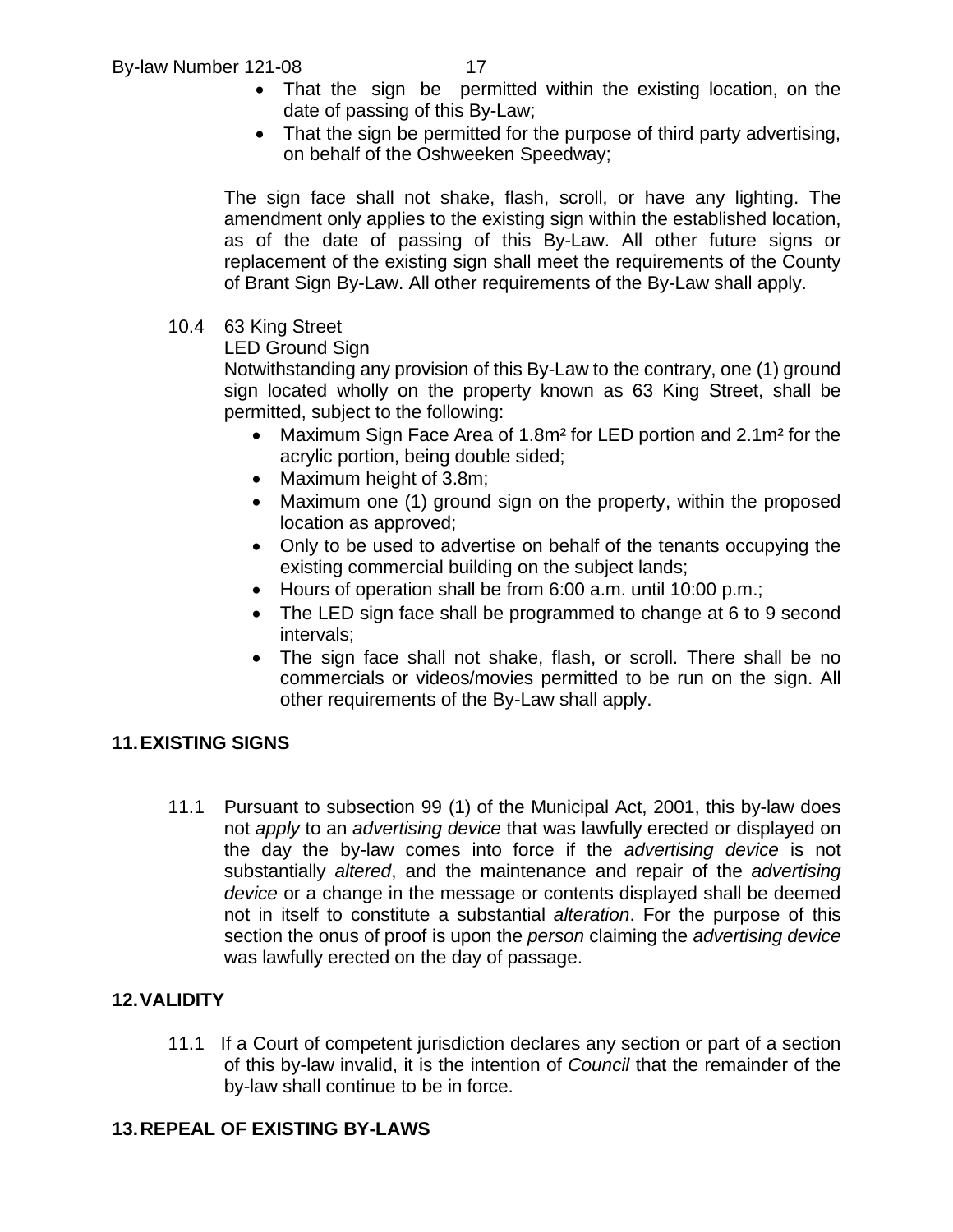#### **14.SHORT TITLE**

13.1 This By-law may be referred to as the Sign By-law.

#### **15.ENACTMENT**

**READ** a first and second time, this 17th day of June, 2008.

**READ** a third time and finally passed in Council, this 17th day of June, 2008.

# **THE CORPORATION OF THE COUNTY OF BRANT**

*Mayor*

*Clerk*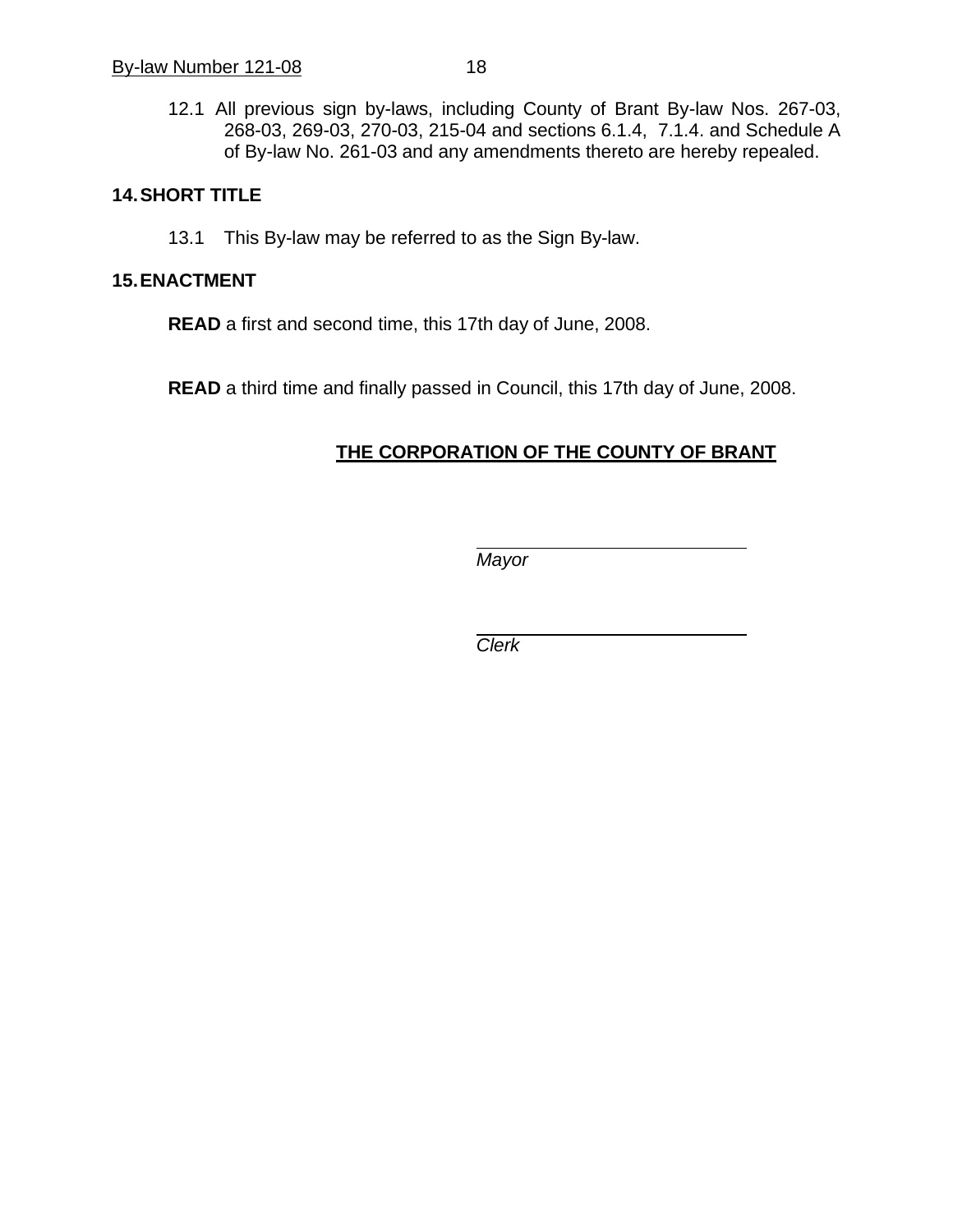# **SCHEDULE A**

Where permitted by Section 6 of this by-law, the following regulations apply to the erection of *signs*:

## **A. ADDRESS SIGNS**

Where permitted by Section 6, the following regulations apply to *address signs*:

## **A-1 Number permitted**

One (1) per *premises*

#### **A-2 Location**

No *address sign* shall be located closer than:

- (a) 1.0m to a *street line*
- (b) 1.0m to a *property line*
- **A-3 Maximum** *height* 1.5 m
- **A-4 Maximum area per** *sign face*  $0.2m<sup>2</sup>$

## **B. BILLBOARD SIGNS**

Where permitted by Section 6.4, the following regulations apply to *billboard signs:*

## **B-1 Number permitted**

One (1) per *property*

#### **B-2 Location**

No *billboard sign* shall be located, except in compliance with Ministry of Transportation guidelines and no closer than:

- (a) 400.0m to a *street line*
- (b) 25.0m to a *property line*.
- (c) 1,000.0m to any other *billboard sign*
- **B-3 Maximum** *height* 15.0m
- **B-4 Maximum area per** *sign face* 150.0m2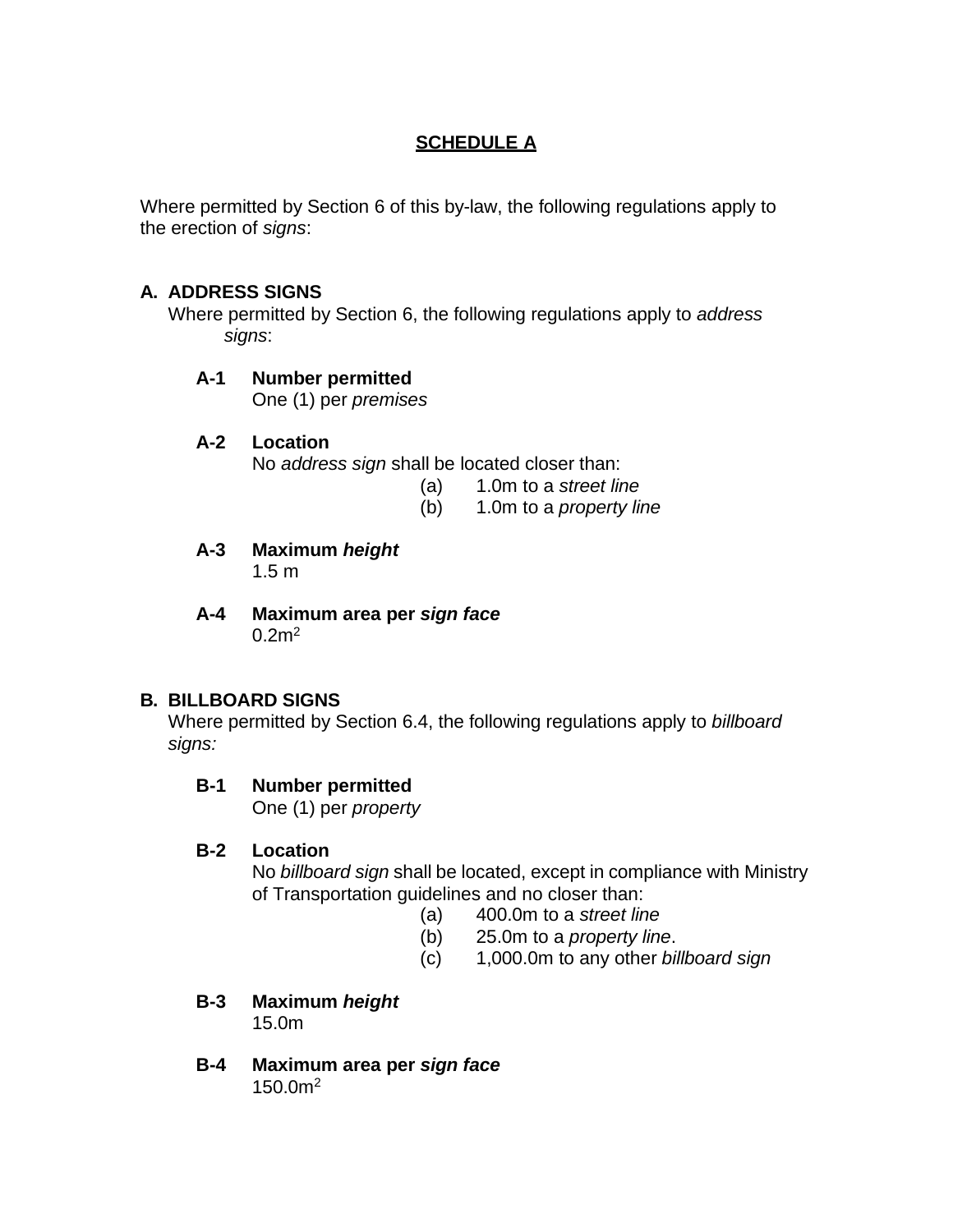Where permitted by Section 6.8, the following regulations apply to *billboard signs:*

#### **B-5 Location**

No *billboard sign* shall be located, except in compliance with Ministry of Transportation guidelines and no closer than:

- (a) 25.0m to a *street line*
- (b) 50.0m from any land designated residential in the Official Plan
- (c) 300.0m to any other *billboard sign*

#### **B-6 Maximum dimensions of** *sign face*

- (a) 12.2m width
- (b) 3m height

## **C. CONSTRUCTION SITE SIGNS**

Where permitted by Section 6, the following regulations apply to *construction site signs:*

## **C-1 Number permitted**

One (1) per *frontage*.

## **C-2 Location**

No *construction site sign* shall be located closer than:

- (a) 3.0m to a *street line*
- (b) 1.0m to a *property line*.
- **C-3 Maximum** *height*

4.5m

**C-4 Maximum area per** *sign face*: 6.0 $m^2$ 

#### **C-5 Duration**

A *construction site sign* shall not be erected on a *property* until all applicable Planning Act approvals are in place. *A construction site sign* shall be removed within sixty (60) days of the substantial completion of the project.

#### **D. DEVELOPMENT SIGNS**

Where permitted by Section 6, the following regulations apply to *development signs:*

#### **D-1 Number permitted**

one (1) per *frontage*.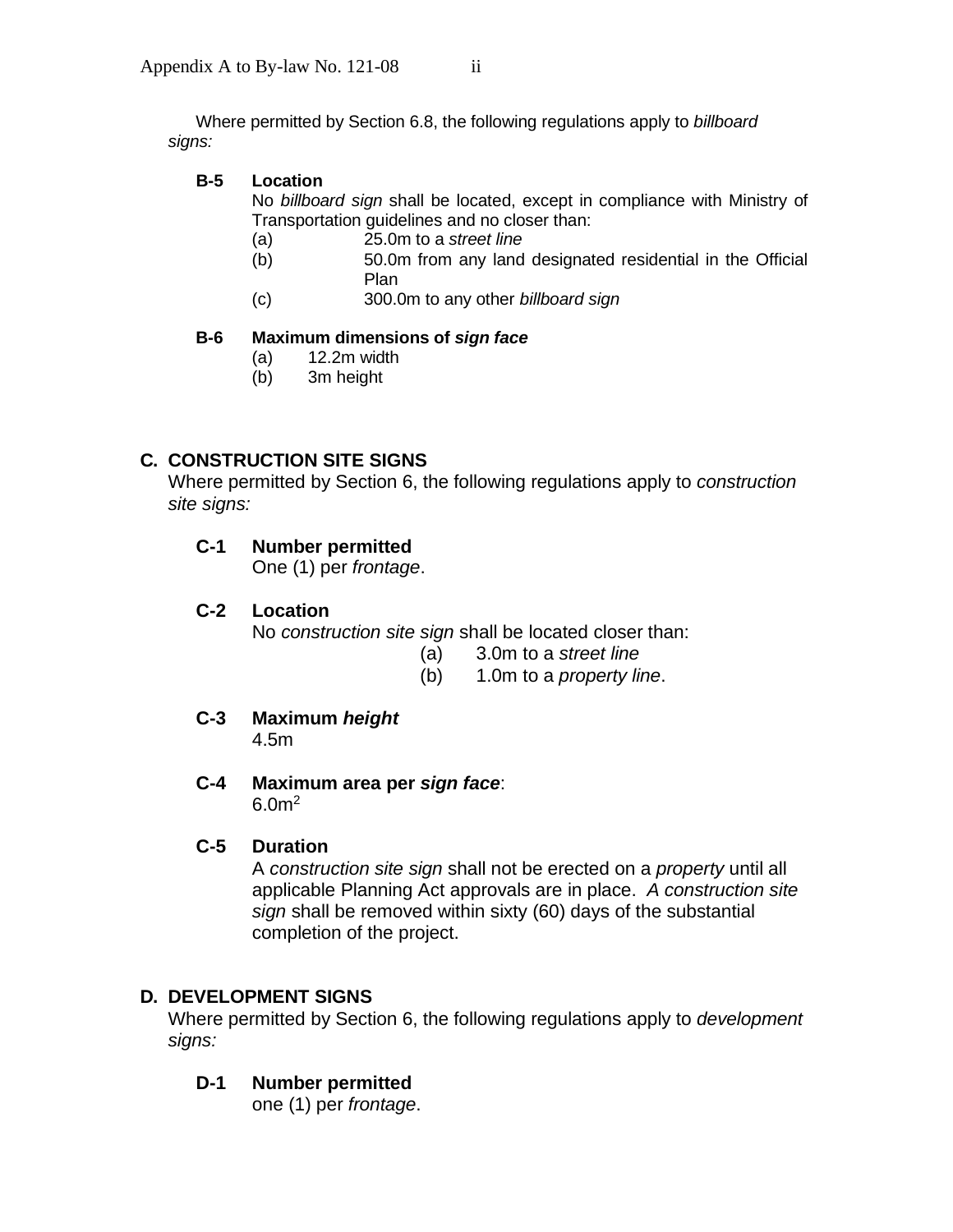## **D-2 Location**

No *development sign* shall be located closer than:

- (a) 3.0m to a *street line*
- (b) 1.0m to a *property line*.

# **D-3 Maximum** *height*

4.5m

# **D-4 Maximum area per** *sign face*

6.0m<sup>2</sup> (Shall conform to minimum size as stipulated in development agreement).

# **D-5 Duration**

Shall not be placed on the property until such time as a development agreement is signed, and shall be removed within sixty (60) days of the substantial completion of the project.

## **D-6 Other**

A *development sign* shall only be erected on the *property* that is subject to the development that the *sign* refers to.

# **E. ELECTION SIGNS**

Where permitted by Section 6, the following regulations apply to *election signs*:

## **E-1 Location**

No *election sign* shall be located in the building or on the *property* or any voting place as defined in 5.48 of the Municipal Elections Act, or other statutes governing Provincial or Federal elections*.*

## **E-2 Location on a wall**

An *election sign* which is a *fascia sign* may be affixed to the face of the building or building unit which is used as a candidate's campaign headquarters provided such *fascia sign* complies with the provisions of this by-law for a *fascia sign*.

## **E-3 Duration**

For a municipal election, no *election sign* shall be erected before the candidate has filed all the required documents and payment of the nomination fee has been received. For all elections, all *election signs* shall be removed within two (2) days after the date of the election.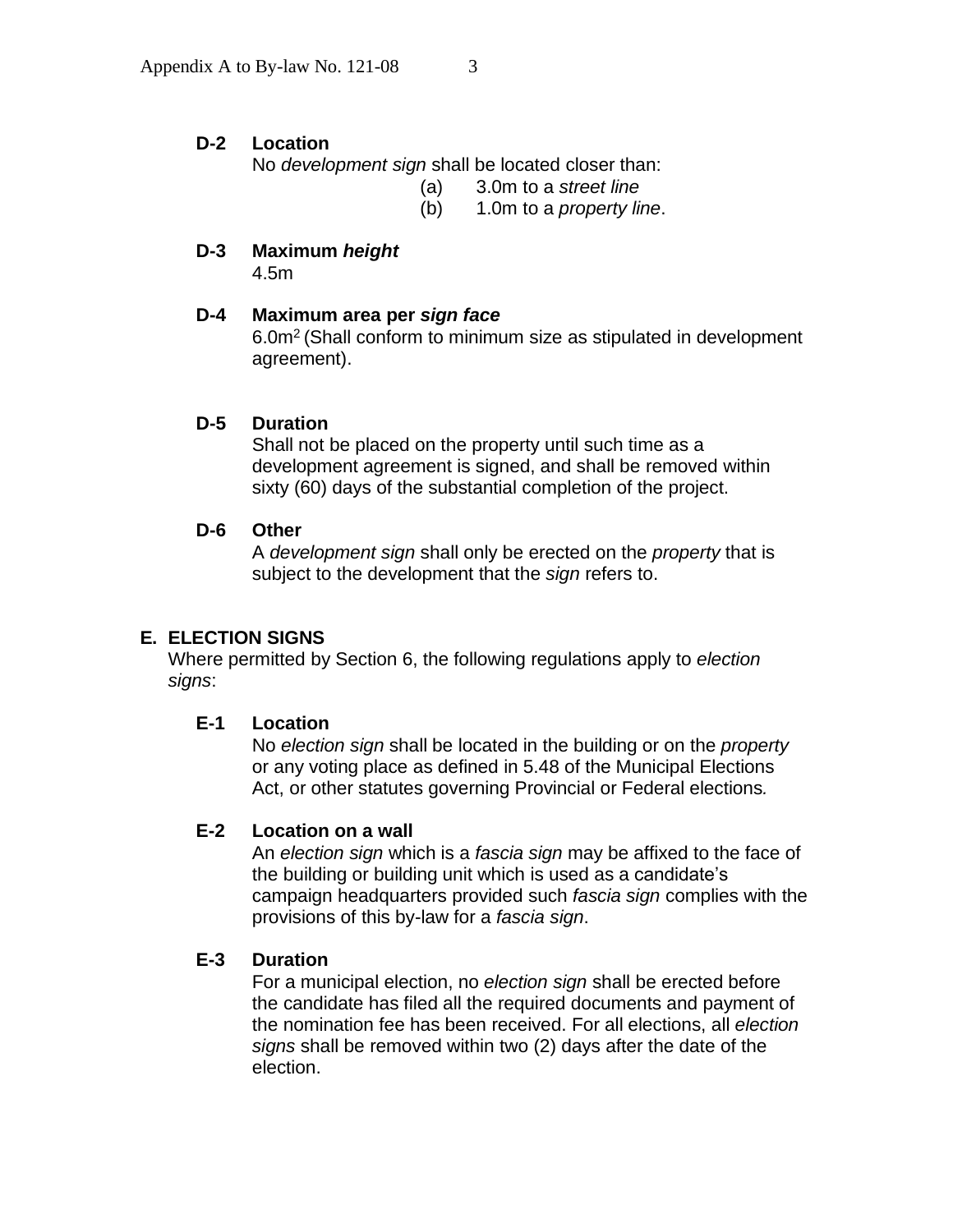# **E-4 ELECTION SIGNS ON ROAD ALLOWANCES**

Election signs may be placed on the portion of the street between The travelled portion and the property line provided:

- **E-4.1** The election sign is not placed:
	- (a) within 9 metres of an intersection
	- (b) within 4.0 metres of the travelled portion of the street
	- (c) within 2.0 metres of the shoulder
	- (d) on a sidewalk of within 50 cm of a sidewalk
	- (e) within a sight triangle
	- (f) without the consent of the owner or occupant of the property whose frontage abuts the sign location
	- (g) at a location that in the opinion of the Director of Roads or their designate, at their sole discretion, impedes the functionality of the street or impedes County maintenance activities
	- (h) adjacent to a cemetery, cenotaph or war memorial

**E-4.2** The size of the sign face does not exceed 1.5 m2

**E-4.3** The height of the sign does not exceed 1.5 metres

## **F. FARM PRODUCE DIRECTIONAL SIGNS**

Where permitted by Section 6, the following regulations apply to *farm produce directional signs*:

**F-1 Number permitted per property**

One(1) per *property* or frontage

## **F-2 Location**

A *farm produce directional sign* may be erected on a *property* or a *Boulevard* except on boulevard adjacent to cemetery, cenotaph or war memorial.

- **F-3 Maximum** *height* 1.2m
- **F-4 Maximum area per** *sign face***:** Maximum area of 1.2m<sup>2</sup>

## **F-5 Duration**

Sign shall be displayed only for the period that the product is offered for sale.

## **G. FASCIA SIGNS**

Where permitted by Section 6, the following regulations apply to *fascia signs:*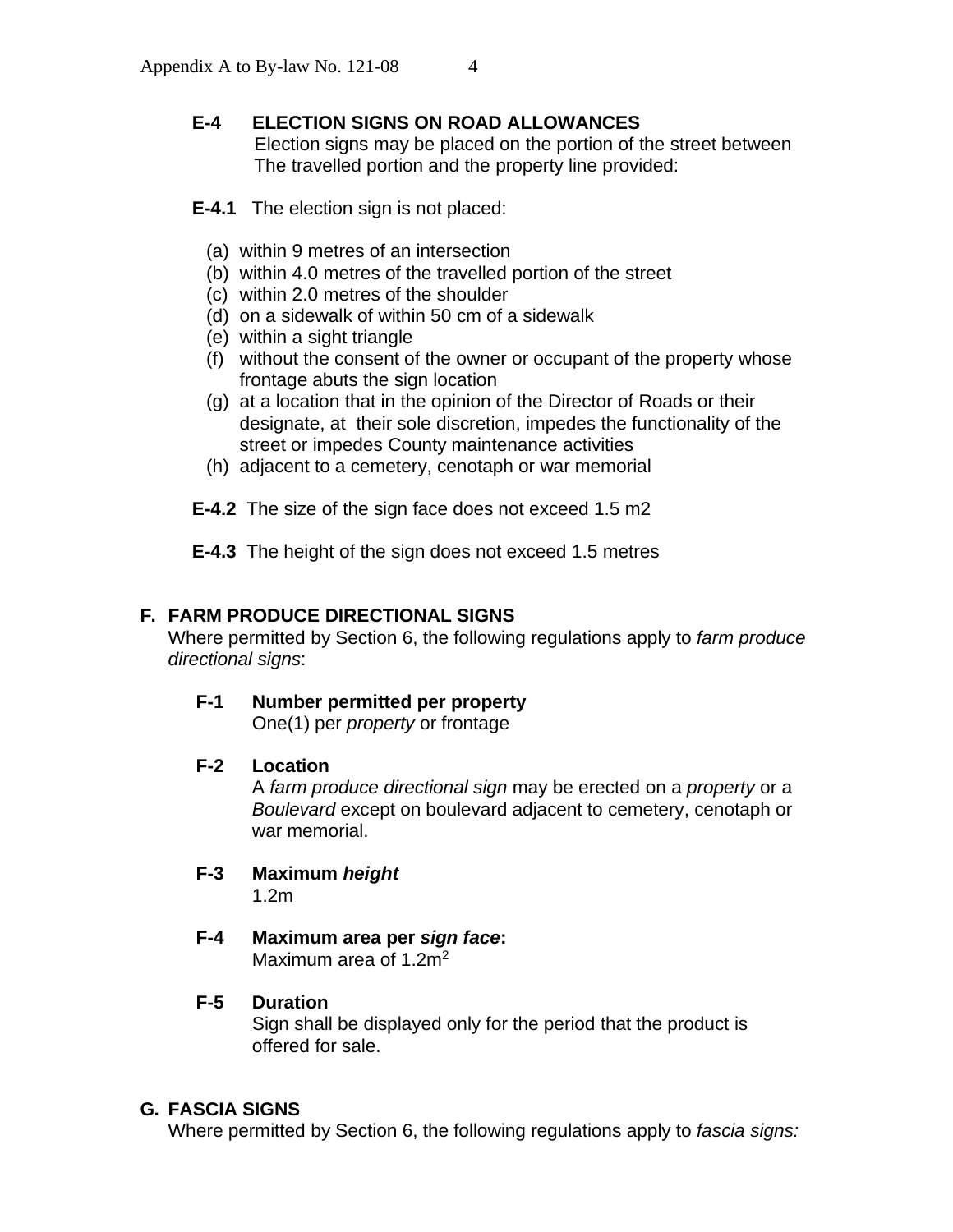## **G-1 Number permitted**

- (a) Agricultural *zone*s: One (1) per *frontage*
- (b) Commercial and Industrial *zone*s: Two (2) per *premises*
- (c) Institutional *zone*s: One (1) per *premises*

## **G-2 Location**

- (a) Agricultural *zone*s:
	- A *fascia sign* shall only be permitted on a barn or agricultural building as defined in the zoning by-law
- (b) Commercial and Industrial *zone*s:

On any wall, except a wall abutting a Residential *zone*.

(c) Institutional *zone*s: Front wall

## **G-3 Maximum area per** *sign face*

- (a) Agricultural *zone*s:
- 10.0 $m<sup>2</sup>$  or 10% of the wall area, whichever is lesser.
- (b) Commercial and Industrial *zone*s:

10.0 $m<sup>2</sup>$  or 25% of the wall area, whichever is lesser, provided that not more than one (1) *fascia sign* is erected per100.0m<sup>2</sup> of wall face, notwithstanding that building that does not have a wall face of at least  $100.0m^2$  may have one (1*) fascia sign* on a wall facing a *street*.

(c) Institutional *zone*s: 10.0  $m<sup>2</sup>$  or 10% of the wall area whichever is less.

## **H. GROUND SIGNS**

Where permitted by Section 6, the following regulations apply to *ground signs*:

#### **H-1 Number permitted**

One (1) *ground sign* is permitted per *frontage.*

## **H-2 Location**

No *ground sign* shall be located closer than:

- (a) 1.0m to a *property line*.
- (b) 1.0m to a *street line*
- (c) 3.0m to a driveway
- (d) 5.0m to a *ground sign* on the same *property*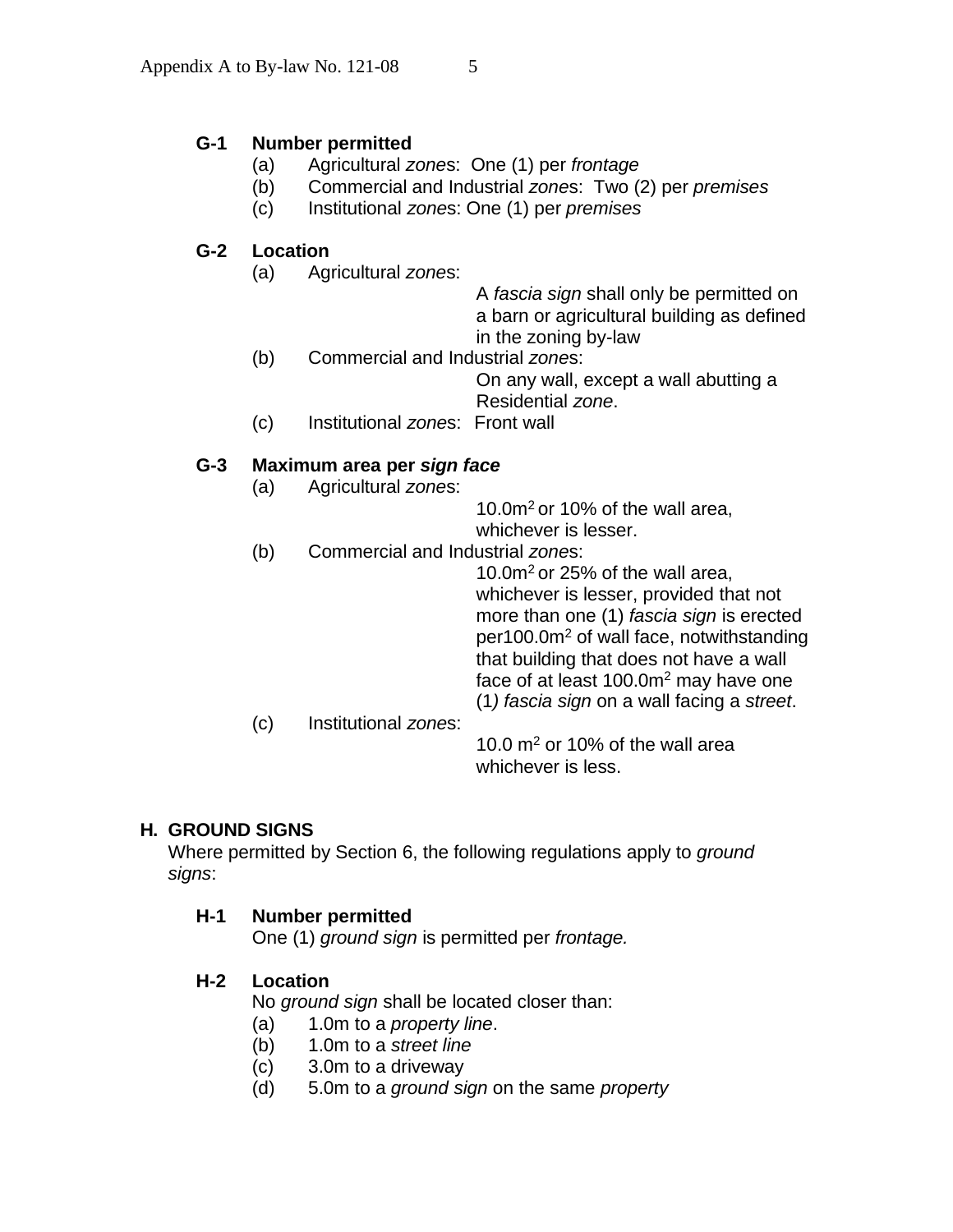(e) Where adjacent to any residential *zone,* no *ground sign* shall be permitted in a rear yard or in an interior side yard.

## **H-3 Maximum** *Height*

7.5m

## **H-4 Sign** *Face* **Area**

22.5m<sup>2</sup> including a maximum area of 3.5 m<sup>2</sup> for any *electronic message display.*

## **I. HOME OCCUPATION IDENTIFICATION SIGNS**

Where permitted by Section 6, the following regulations apply to *home occupation identification signs:*

#### **I-1 Number permitted**

One (1) *home occupation identification sign* is permitted per *property*.

#### **I-2 Location**

No *home occupation identification sign* shall be located closer than:

- (a) 3.0m to a *property line*
- (b) 3.0m to a *street line*
- (c) No home occupation identification sign shall be erected in an interior side yard

#### **I-3 Maximum** *height*

1.5m

#### **I-4 Maximum area per** *sign face*

- (a) Agricultural *zone*s: 1.5m<sup>2</sup>
- (b) Residential *zone*s: 0.5m<sup>2</sup>

## **J. INCIDENTAL SIGNS**

Where permitted by Section 6, the following regulations apply to *incidental signs*:

#### **J-1 Number permitted**

Where the *copy* is substantially similar**,** One(1) per *property line* or one (1) every 50 m. where the *property line* exceeds 50 m.

#### **J-2 Maximum area per sign face**

 $0.4m^2$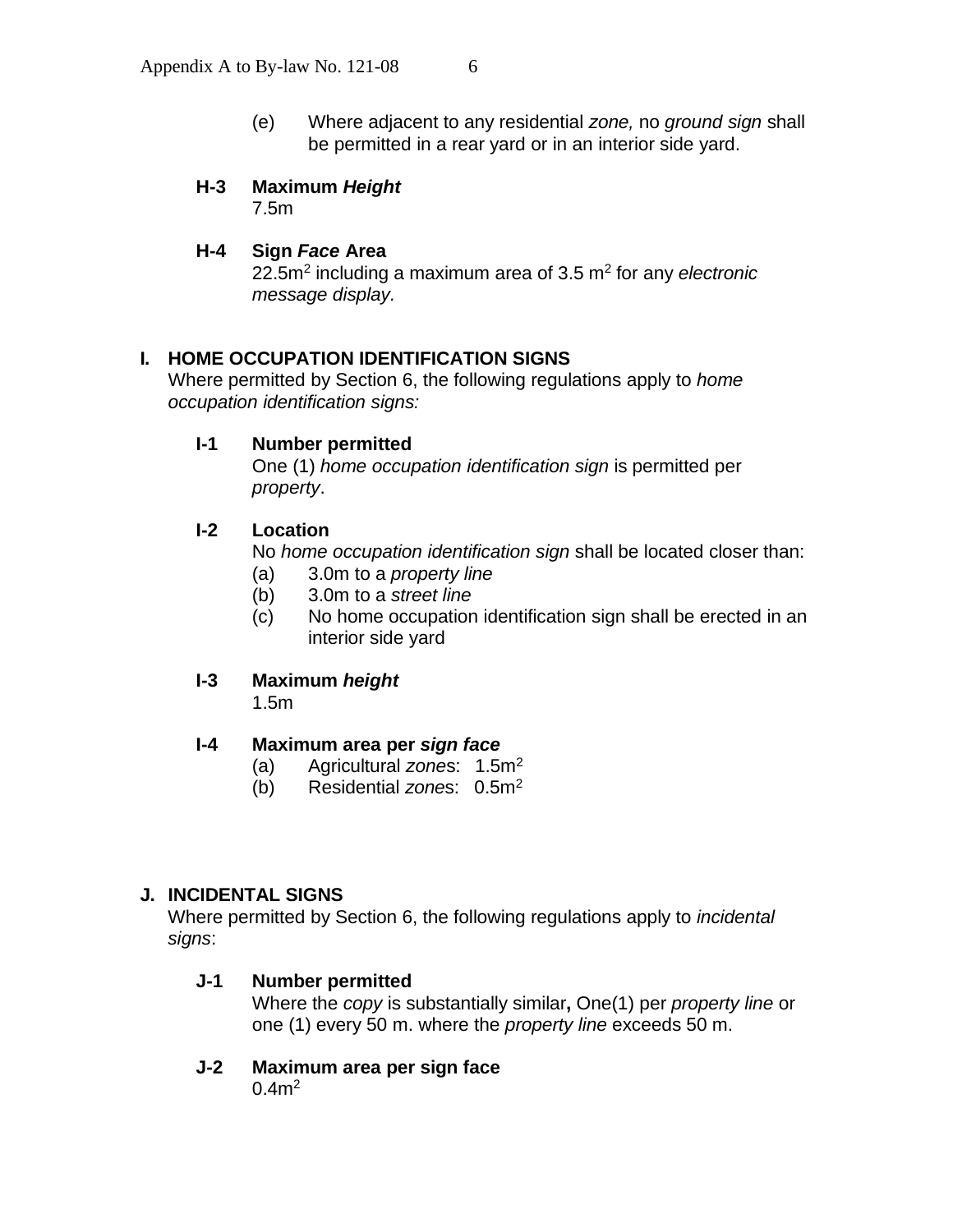## **K. INFLATABLE SIGNS**

Where permitted by Section 6, the following regulations apply to *inflatable signs*:

## **K-1 Number permitted**

One (1) per *property*

## **K-2 Location**

No *inflatable sign* shall be located closer than:

- (a) 6.0m to a *street line*
- (b) 6.0m to a *property line*
- (c) a minimum of 6.0m from any driveway entrance and exit;
- (d) a minimum of 6.0m from any ground or *portable sign* on the same *property* or abutting *property*
- (e) a minimum of 92.0m measured in a straight line from a residential *property*;
- (f) a minimum of 50.0m from a traffic light standard

# **K-3 Maximum** *height* **and width of** *sign*

6.0m

#### **K-4 Duration of display**

An *inflatable sign* shall not be erected for more than fourteen (14) days or on more than two separate occasions in any calendar year. *Inflatable signs* shall be used only for the business or uses currently on the *property on* which the *sign* is to be displayed.

**K-5** All *inflatable signs* shall be properly secured.

## **L. MENU BOARD SIGNS**

Where permitted by Section 6, the following regulations apply to *menu board signs:*

#### **L-1 Number, location, size, etc.**

Menu board signs shall only be installed in compliance with a prevailing development agreement.

#### **M. NEW HOME DEVELOPMENT SIGNS**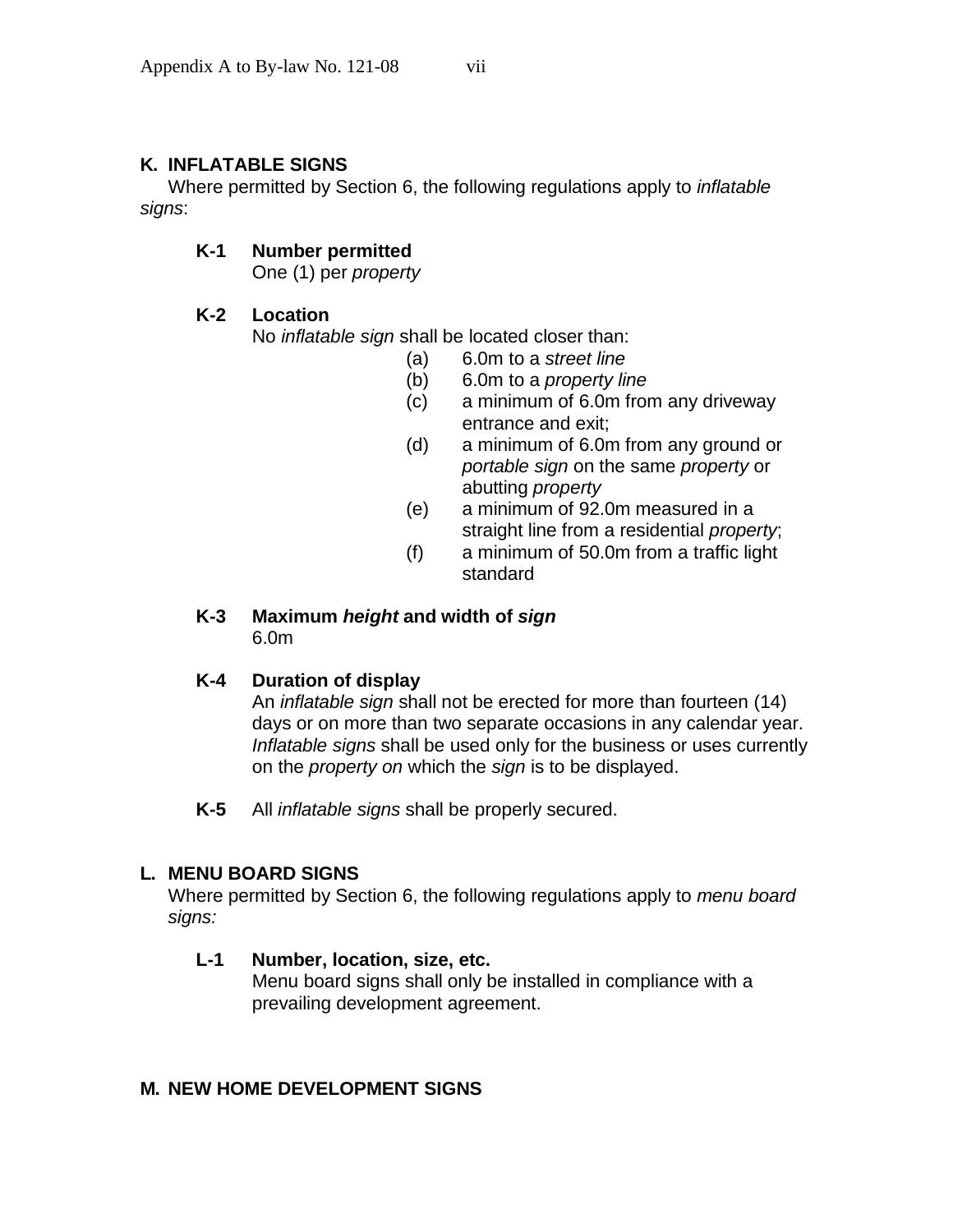Where permitted by Section 6, the following regulations apply to *new home development signs:*

# **M-1 Number permitted per property**

One(1) per *property*

**M-2 Location** No *new home development sign* shall be located closer than: (a) 1.0m. to a *street line* (b) 1.0m. to a *property line*

# **M-3 Maximum** *height*

1.2m

## **M-4 Maximum area per** *sign face*

Contain no more than two (2) *sign faces*, each *sign face* having a maximum area of 1.2 $m<sup>2</sup>$ 

## **M-5 Duration**

Sign shall be removed within 60 days of the completion of the development.

## **N. OPEN HOUSE DIRECTIONAL SIGNS**

Where permitted by Section 6, the following regulations apply to *open house directional signs*:

#### **N-1 Location**

An *open house directional sign* may be erected on a *boulevard* except on boulevard adjacent to cemetery,cenotaph or war memorial.

#### **N-2 Maximum area per** *sign face*:

Contain no more than two (2) *sign faces*, each *sign face* having a maximum area of 0.3m<sup>2</sup>.

#### **N-5 Duration**

Sign shall only be on display for the day the open house is being conducted.

## **O. PORTABLE SIGNS**

Where permitted by Section 6, the following regulations apply to *portable signs*:

## **O-1 Number permitted**

Two (2) per *property* with a minimum of 75m between them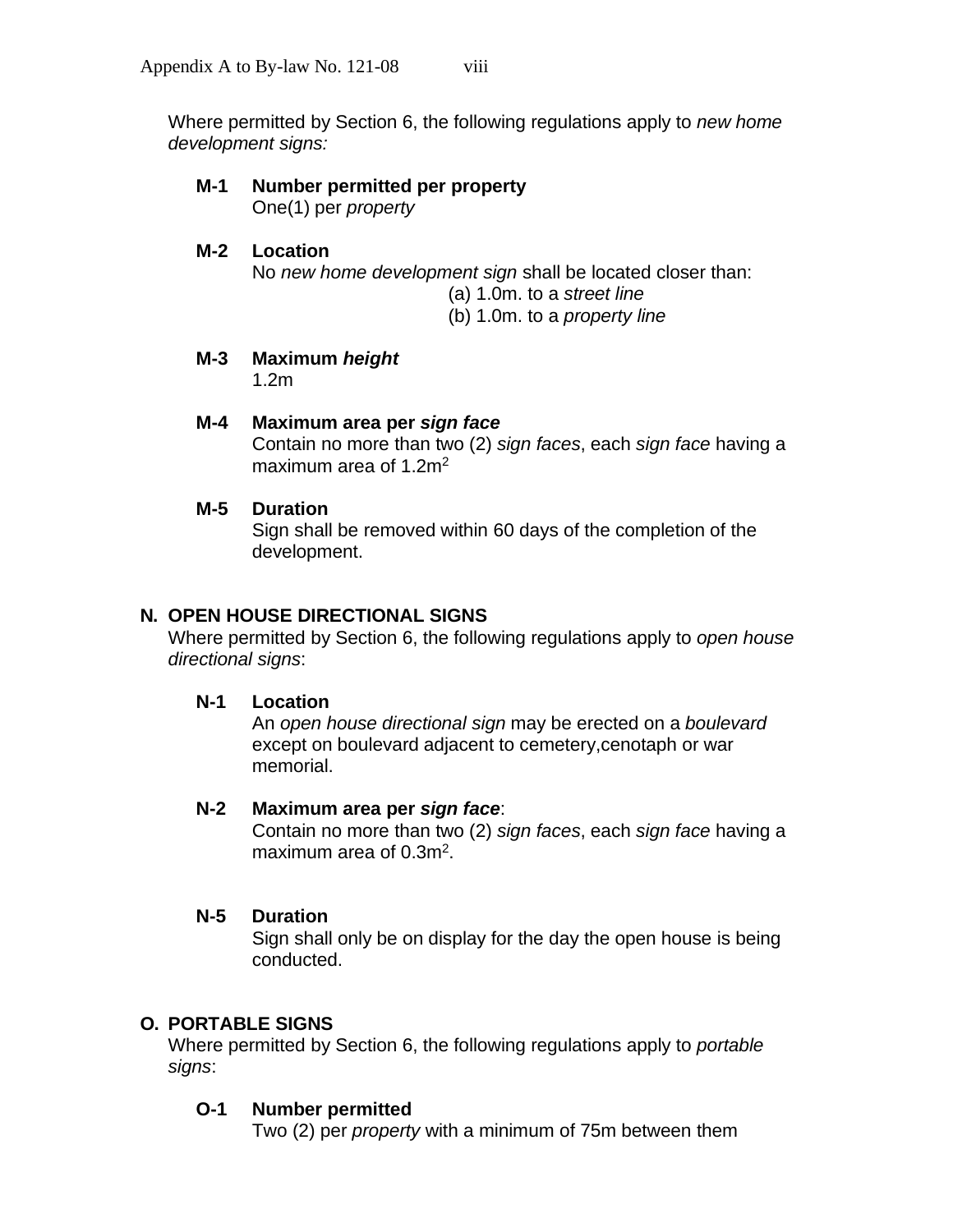## **O-2 Location**

No *portable sign* shall be located closer than:

- (a) 5.0m to a Residential *zone*
- (b) 1.0m to any other *property line*
- (c) 1.5m of a sidewalk or *street line*, whichever is greater
- (d) 3.0m of a driveway entrance or exit
- (e) 15.0m of a traffic intersection
- (f) 9.0m of a *ground sign*
- (g) 9.0m of a ground sign or portable sign on an abutting *property*
- (h) No portable sign shall be permitted in a rear yard or in an interior side yard.
- **O-3 Maximum** *Height* 2.5m

#### **O-4 Maximum area per** *sign face*

No more than two (2) *sign faces*, and each *sign face* shall have a maximum area of 6.0m<sup>2</sup>.

#### **O-5 Duration of display**

Four (4) – thirty (30) day periods in any calendar year per *sign*, with a minimum thirty (30) day interval between each thirty (30) day permitted period.

## **O-6 Other**

Every *portable sign* shall clearly display the name and telephone number of the *owner* or other *person* responsible for the erection, installation, maintenance and removal of the *sign*.

#### **P. PROJECTING SIGNS**

Where permitted by Section 6, the following regulations apply to *projecting signs*:

- **P-1 Number permitted** One (1) per *property*
- **P-2 Minimum Clearance** 2.4m
- **P-3 Maximum area per** *sign face*  $4.0<sup>m²</sup>$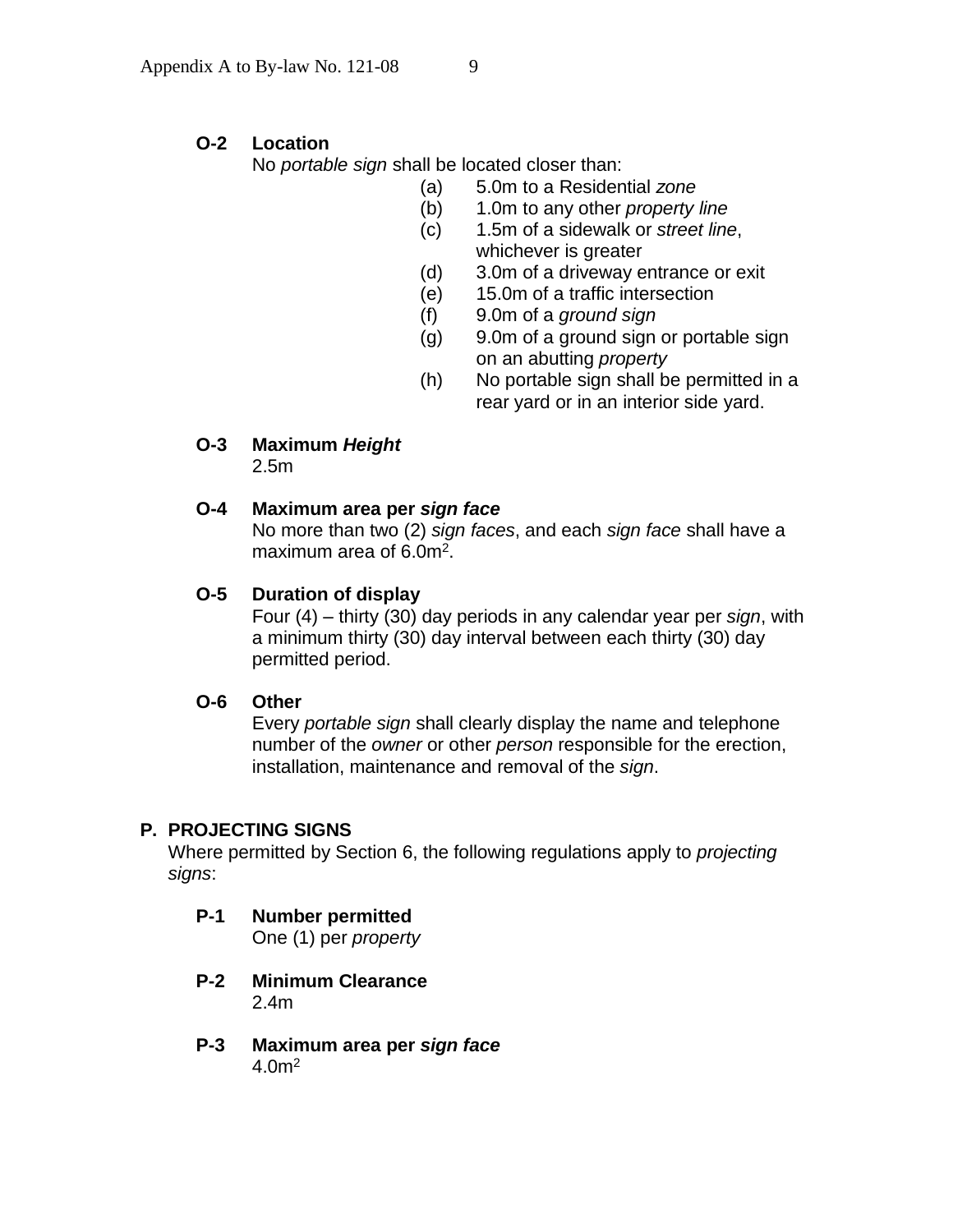## **Q. REAL ESTATE SIGNS**

Where permitted by Section 6, the following regulations apply to *real estate signs*:

#### **Q-1 Number permitted**

(a) Residential *zone*: One (1) per *frontage*

(b) All other *zone*s:

One (1) per *frontage* and one (1) additional *sign* for each addition 30.0m of *frontage*

#### **Q-2 Location**

- (a) Residential zones:
	- (i) 1.0m to a *street line*.
	- (ii) 1.0m to a *property line*
- (b) All other *zone*s:
	- (i) 1.0m to a street *line*
	- (ii) 3.0m to a *street* line for a *real estate sign* greater than 4.0m<sup>2</sup>
	- (iii) 1.0m to a property *line*
	- (iv) 4.0m to an *real estate sign* on the same *property*

## **Q-3 Maximum** *Height*

- (a) Residential *zone*s: 1.5m
- (b) All other zones:
	- (i) 2.0m on a *property* smaller than 0.40ha
	- (ii) 4.0m on a *property* larger than 0.40ha
	- (iii) 6.0m on a *property* larger than 4.0ha

#### **Q-4 Maximum area per** *sign face*

- (a) Residential *zone*s:
	- (i) 0.8m<sup>2</sup> on a *property* smaller than 0.40ha
	- (ii) 1.2m<sup>2</sup> on a *property* larger than 0.40ha
- (b) All other zones:
	- (i) 1.2m<sup>2</sup> on a *property* smaller than 0.40ha
	- (ii) 2.4m<sup>2</sup> on a *property* larger than 0.40ha
	- (iii) 6.0m<sup>2</sup> on a *property* larger than 4.0ha

#### **Q-5 Duration**

Sign shall be erected only for the duration of time that the property is offered for sale, rent or lease.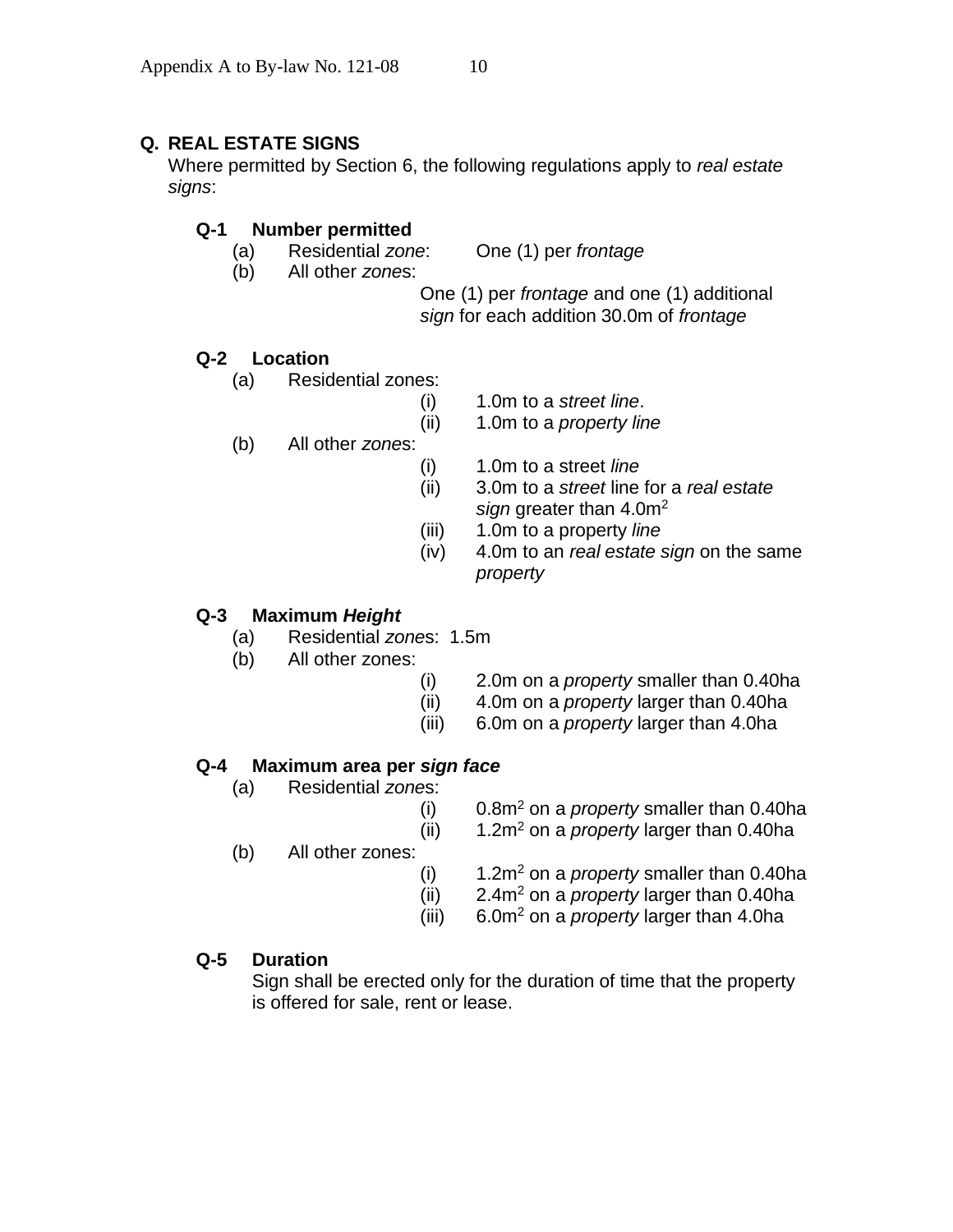## **R. SANDWICH BOARD SIGNS**

Where permitted by Section 6, the following regulations apply to *sandwich board signs*:

## **R-1 Number permitted**

One (1) per *property*

## **R-2 Location**

A *sandwich board sign* may be erected or displayed on private *property* or may be displayed or erected on a public sidewalk abutting the business or the untraveled portion of the road allowance and only in cases where it is not possible because of the size of the *property*, to locate a *ground* or *portable sign* entirely on the same *property* as the business:

- (i) Must front the business to which the *sign* relates to;
- (ii) Shall not be located within 3 metres of a driveway entrance;
- (iii) Be located as close to the face of the building as possible and maintain a minimum unobstructed sidewalk width of 1.5 metres where there is no suitable *boulevard* or untraveled portion of a roadway. Must sit back a minimum distance of .8 metres from the curb line or edge of the roadway;
- (iv)*Sign*s must not be erected on any portion of the highway improved for pedestrian or vehicular traffic or in such a manner so as to obstruct a pedestrian crosswalk;
- (v) *Sign*s must not be erected so as to obstruct a sight line at any intersection or driveway.

#### **R-3 Maximum Size**

1.0m in *height* and 0.5m. in width.

**R-4 Maximum area per** *sign face*

 $0.5<sup>m²</sup>$ 

#### **R-5 Duration**

Shall be displayed only between sunrise and sunset of every business day and shall be taken indoors at all other times.

#### **R-6 Other**

- (i) *Sign*s must have permanently affixed thereto in a readily accessible location, the name, phone number and current business address of the *owner* of said *sign*.
- (ii) *Sign*s must be designed to stay in place.